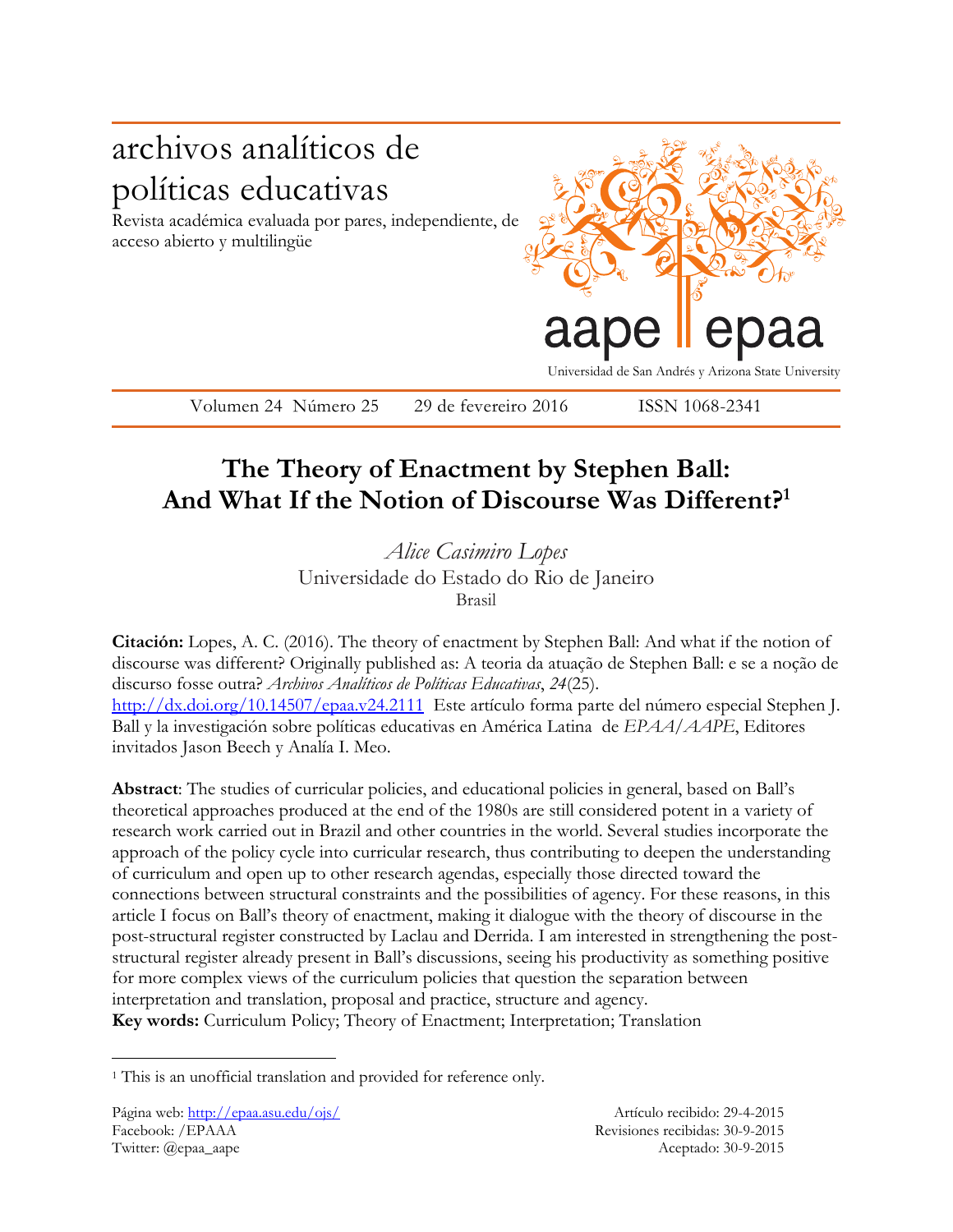#### **La teoría de actuación de Stephen Ball: y si la noción de discurso fuera otra?**

**Resumen**: Los estudios sobre políticas curriculares y políticas educacionales basadas, en general, en los enfoques teóricos de Ball difundidos a fines de 1980, continúan siendo considerados potentes en Brasil y en otros países del mundo en diferentes investigaciones. Diversos trabajos incorporan el enfoque de ciclo de políticas a la investigación curricular ayudando a incrementar el entendimiento sobre currículo y posibilitando otras agendas de investigación, particularmente aquellas dirigidas a las conexiones entre restricciones estructurales y posibilidades de acción. Es así como enfoco en este articulo la teoría sobre la actuación de Ball haciéndola dialogar con la teoría del discurso, de registro post-estructural, respaldada en Laclau y Derrida. Mi interés está puesto en reforzar el registro postestructural presente en las discusiones de Ball, apostando en su productividad para visiones más complejas de políticas de currículo que cuestionan la separación entre interpretación y traducción, teoría y práctica, estructura y acción.

**Palabras clave:** política curricular; interpretación; traducción; teoría de actuación

#### **A teoria da atuação de Stephen Ball: e se a noção de discurso fosse outra**

**Resumo**: Os estudos de políticas curriculares, e políticas educacionais de forma geral, com base nas abordagens teóricas de Ball difundidas no fim dos anos 1980, permanecem sendo considerados potentes, no Brasil e em outros países do mundo, em diferentes investigações. Diferentes trabalhos incorporam a abordagem do ciclo de políticas à investigação curricular, contribuindo para ampliar o entendimento de currículo e abrindo para outras agendas de pesquisa, particularmente aquelas dirigidas às conexões entre os constrangimentos estruturais e as possibilidades de agência. Focalizo, assim, neste artigo a teoria da atuação de Ball, fazendo-a dialogar com a teoria do discurso de registro pós-estrutural apoiada em Laclau e Derrida. Interessa-me reforçar o registro pós-estrutural já presente nas discussões de Ball, apostando na sua produtividade para visões mais complexas das políticas de currículo que questionem a separação entre intepretação e tradução, proposta e prática, estrutura e agência.

**Palavras-chave:** política de currículo; teoria da atuação; tradução; interpretação

## **The Theory of Enactment by Stephen Ball: And What If the Notion of Discourse Was Different?**

#### **Ball's Impact in the Curriculum Research**

The ties between the fields of curriculum and the sociology of education, notable in the critical approaches owing to the movements of rethinking the North American curriculum and the New Sociology of Education, certainly facilitated the dissemination of Stephen Ball's studies in curriculum research. It should nonetheless be stressed that the fact that Ball's studies seek to deepen the line of research created by Bernstein, which connects macro-sociological models with studies on the micro-policy of the school, also favors such dissemination.

This dissemination also explains why the studies of educational policies based on Ball's theoretical approaches spread in the late 1980s remained potent for various research projects in Brazil and other countries. Unfortunately, these investigations often avoid the recent critical debate on their main Ball's approaches (Bacchi, 2000; Vidovich, 2002; Mainardes, 2006; Lopes & Macedo, 2011; Smith et al., 2014). This production leads me to agree with Carpentier (2013), who claims that the theoretical potency of Ball's work is due to Ball's familiarity with different disciplines, going from sociological contributions to insights from Foucault's philosophy and cultural studies, as well as drawing the educational debate closer to the broader political debate.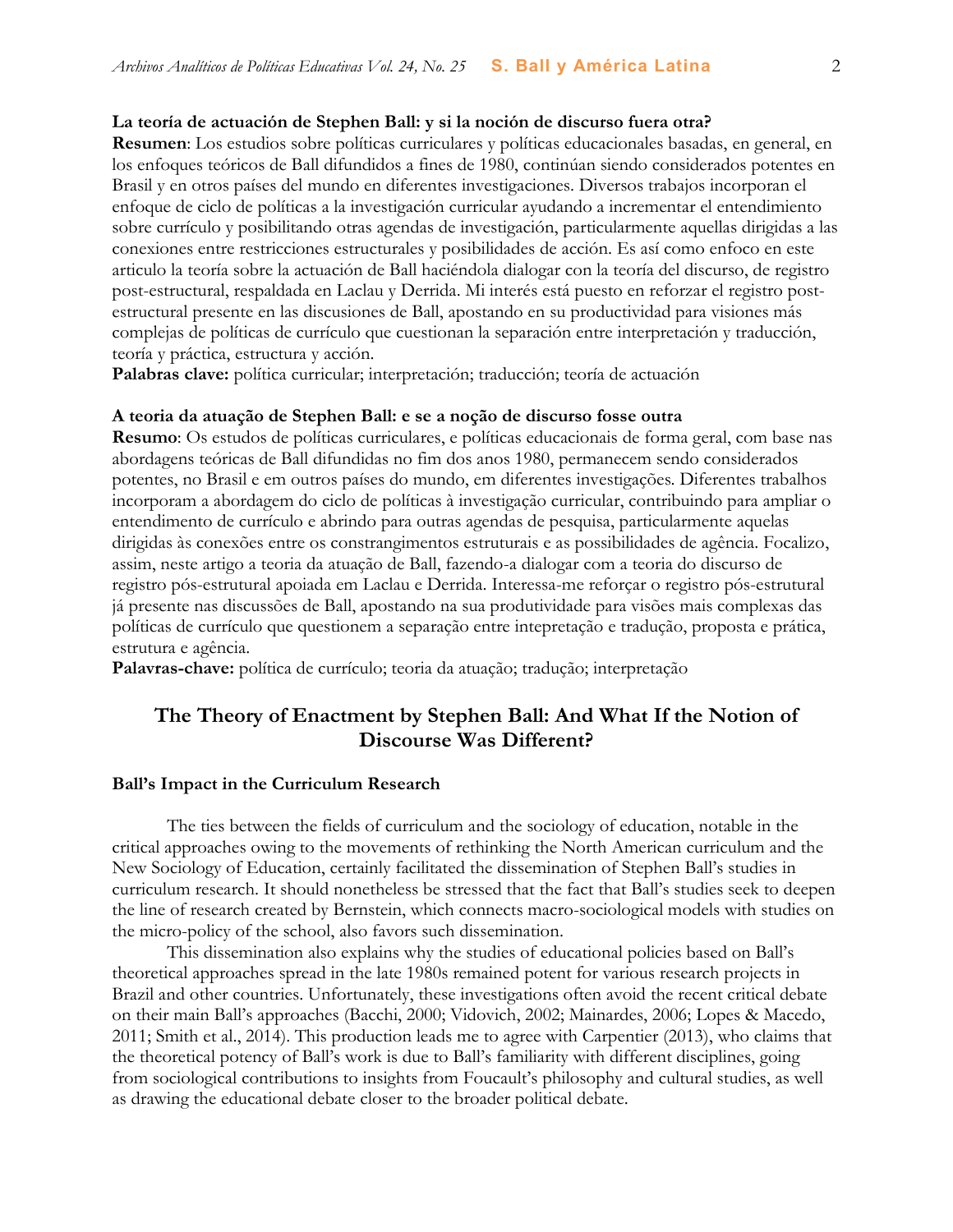Since the early 2000s, I have been working very systematically on the research, using Stephen Ball's policy cycle approach in the curriculum policy research. It was through the curriculum policy research that the books *Reforming Education and Changing Schools* (Ball, Bowe & Gold, 1992) and *Education Reform* (Ball, 1994) became obligatory references for me. As in several other studies on curriculum and educational policies in Brazil, such theoretical discussions and empirical investigations of Ball were extremely important to destabilize stratified models of understanding policy and curriculum (Mainardes & Gandin, 2013). Therefore our research on these topics became more complex and at the same time nuanced.

The policy cycle proved to be a powerful heuristic model not only to question the centrality of the state in curriculum policies, but also to challenge a vertical conception of power that supports such centrality. The foucaultian decentered concept of power (Ball, 1990, 2013) was incorporated to the policy cycle approach (Ball, Bowe & Gold, 1992; Ball, 1994), questioning the deterministic analyses.

Many other works in Brazil and overseas (see, for example, Chun-Lok, Wing-Yan, 2010; Lingard & Sellar, 2013; Looney, 2010; Oliveira, 2009; Raimundo, Votre & Terra, 2012; Vidovich & O'Donoghue, 2003) incorporate the policy cycle approach into curricular research, thus contributing to deepen the understanding of curriculum and open up to other research agendas, especially those directed toward the connections between structural constraints and the possibilities of agency. It was through this approach that many research groups moved away from a conception of practice as a space of implementation reduced to the dual simplicity of frontal resistance or submissive acceptance (Keddie, 2013; Lopes, 2007; Lopes & Macedo, 2009; Grimaldi, 2012; Nudzor, 2009; Tura, 2011). The practice has entered the field of policy – it is also policy – and opened the door to theory, which questions the separation between curriculum in action and formal curriculum, and also values contingent dimensions on policy (Macedo, 2004, 2006; Lopes & Macedo, 2011).

The notions of policy as text and policy as discourse also proved to be extremely productive for the investigation of the regulatory processes that operate in guiding the reading of political texts in a certain direction, without ignoring the possibility to escape which textuality provides us. In this analysis, Ball also develops a privileged dialogue with Barthes and highlights the importance of theorizing language in the understanding of social and educational dimensions. At the same time as Ball's work was influenced by Bernstein's sociolinguistics and his concern with the connections among the social structure, identities and language, it was also veered away from Bernstein, seeking post-structuralist authors. Ball does not deny certain eclecticism in a project that incorporates poststructural hues with aims of social justice to the critical perspective (Ball, 1994) and he renews the sociological understanding, which is so dear to the critical perspectives of curriculum and education in general.

His analysis of globalization (Ball, 1998, 2001) enabled us to understand how global discourses do not homogenize the world. His analysis also improves the research about nuances and locations of educational policies marked by different senses of a political agenda focused on performativity, managerialism, institutional competition and the standard national curriculum. Far from simplifying and viewing such discourses as arising from an economic structure capable of signifying social relations in the same way for all countries, his theorizing about the globalized world sought to understand to what extent these principles are expressed in policies, to which reinterpretations they were submitted and what local aims they attend. As Rizvi and Lingard (2010, p. 42) stress, Ball *argues that a transitive meaning of globalization helps in overcoming the temptation to reify globalization as the explanation for certain contemporary education policy developments and pushes us instead to seek for the organizational and individual sources of emergent policy discourses on a global scale*. From this perspective, several studies (Lingard & Ozga, 2008; Maguire, 2010) offer empirical evidence and theoretical devices not only to subsidize a more nuanced interpretation of global policies but also as a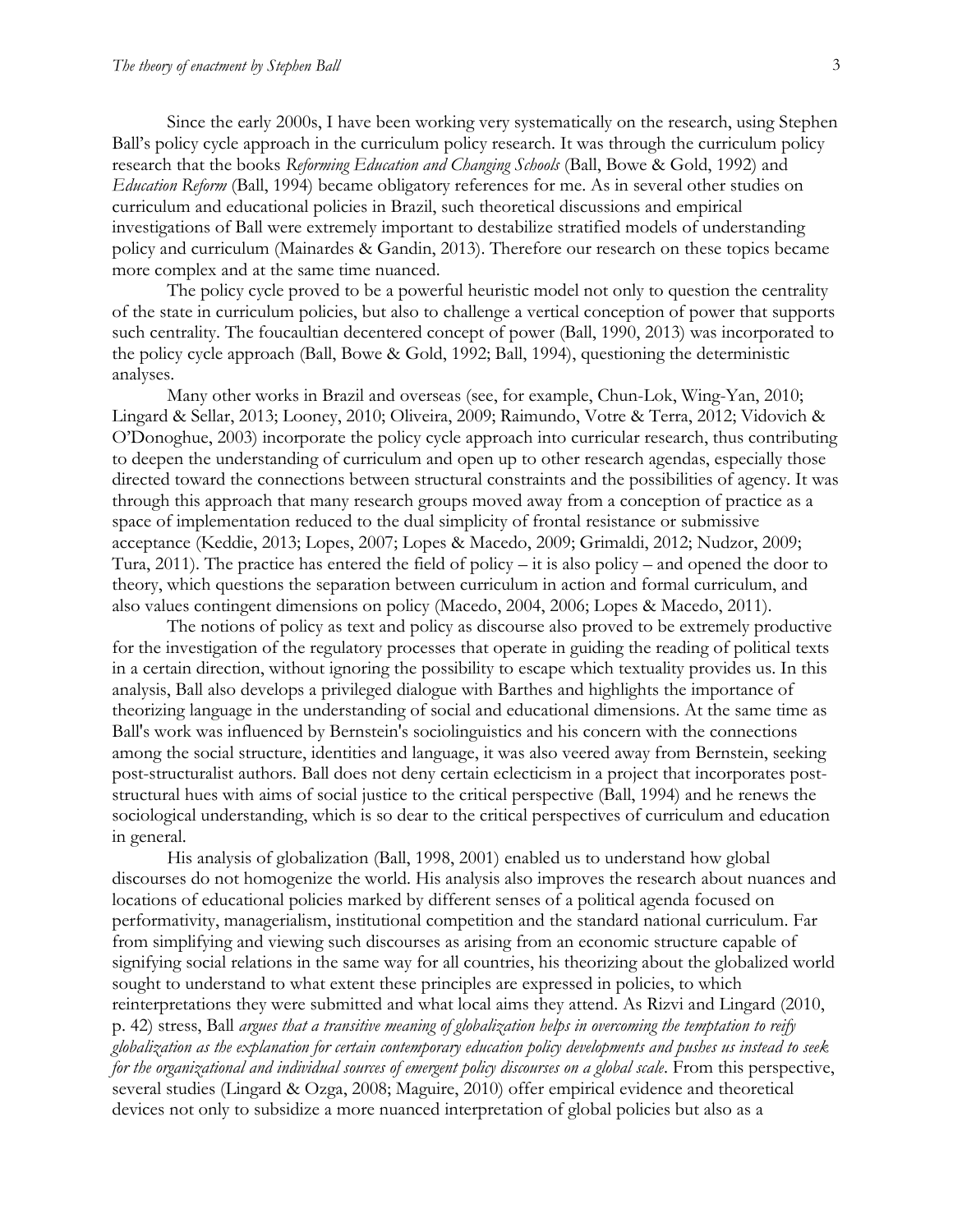contribution to the ties between curriculum policies and studies of globalization (Winter, 2012; Leite & Fernandes, 2012). In the case of Brazil, it also became the focus of our research to understand how epistemic communities diffuse certain discourses and which knowledge-power relations were constituted in the global-local relations (Dias, 2009; Dias & López, 2006).

The insights of Ball (Ball and Bowe, 1992; Ball, 2006; Maroy & Ball, 2009) also favored a whole series of investigations in Brazil<sup>2</sup>. These investigations are dedicated to understand how different disciplinary communities and educational institutions reinterpret/recontextualize curriculum policies in different ways (Abreu & Lopes, 2008; Agostinho, 2007; Barreiros, 2009; Busnardo & Lopes, 2010; Destro, 2004; Lopes, 2004; Matheus, 2009; Mello, 2008; Morgado, 2003; Oliveira, 2006; Silva, 2006; Souza, 2008; Lopes & Oliveira, 2008; Lopes, Dias & Abreu, 2011). Such researches operate with the broader conclusion that national or centralized curriculum proposals, as well as guidelines established by international agreements, are linked to the global economic project and aimed at establishing a consensus in dealing with curriculum in school. However, they can only be institutionalized because they negotiate with local demands. Besides that, these demands are not necessarily attuned to the political and economic interests of the projects in question. All textual definitions of a policy are produced by disciplinary and pedagogical discourses and, in turn, disperse locally in view of the contingencies of school practices.

However, it is perhaps the notion of recontextualization by hybridism (Ball, 1998) that has earned my utmost attention in different research projects<sup>3</sup>. I sought to investigate the potential of recontextualization by hybridism in order to understand the circulation of discourses and texts in different contexts of curriculum policy (Lopes, 2005, 2008). With further incorporation of the theory of discourse in my research, I have worked to deepen the understanding of the processes of translation in the policies and to understand their differences towards the notion of recontextualization (Lopes, Cunha & Costa, 2013). It was while focusing on the dynamics of translation and interpretation that I read Stephen Ball's theory of enactment*.*

Through this theory, Ball deepens aspects from his 1994 book *Education Reform* that deserve his systematic attention: the contextualization of policy in action, the discursive interpretation of policy, as well as the questioning of the usual understandings about educational policies that reduce the schools to a space of implementation. In order to develop this theory, the notion of "putting policy into action" is deepened, focusing on the iterative process of interrogating meanings and symbols. Enactment, interpretation, translation and context are central concepts that understand the educational policies in a discursive perspective, and Ball devoted the book this way, both theoretically and empirically.

Subsequently, my intention with this text is to problematize such notions with Ball, and produce its dialogue with theory of discourse (Laclau, 1990, 1996)<sup>4</sup>. Differently from Apple (2013), who sets value to Ball's linking critical theories and post-structural theories in the field of education, my interest lies in strengthening the post-structural register already present in Ball's discussions, seeing this register as something positive for more complex views of curriculum policies.

 $\overline{a}$ 

<sup>2</sup> To access a study on the appropriation of the studies of Ball in Brazil, see Mainardes & Gandin (2013).

<sup>3</sup> I refer to the projects: "The organization of school knowledge in the *Novo Ensino Médio* policy" (2000-2002), "The curricular integration in Science texts for the high school" (2002-2005), "Curriculum Policy in disciplinary contexts" (2005-2008), all backed with productivity scholarship and aid research from CNPq (Brazilian funding agency).

<sup>4</sup> This movement is also developed by others, albeit for different purposes. See, for example, Warren, Webb, Franklin & Bowers-Brown (2011).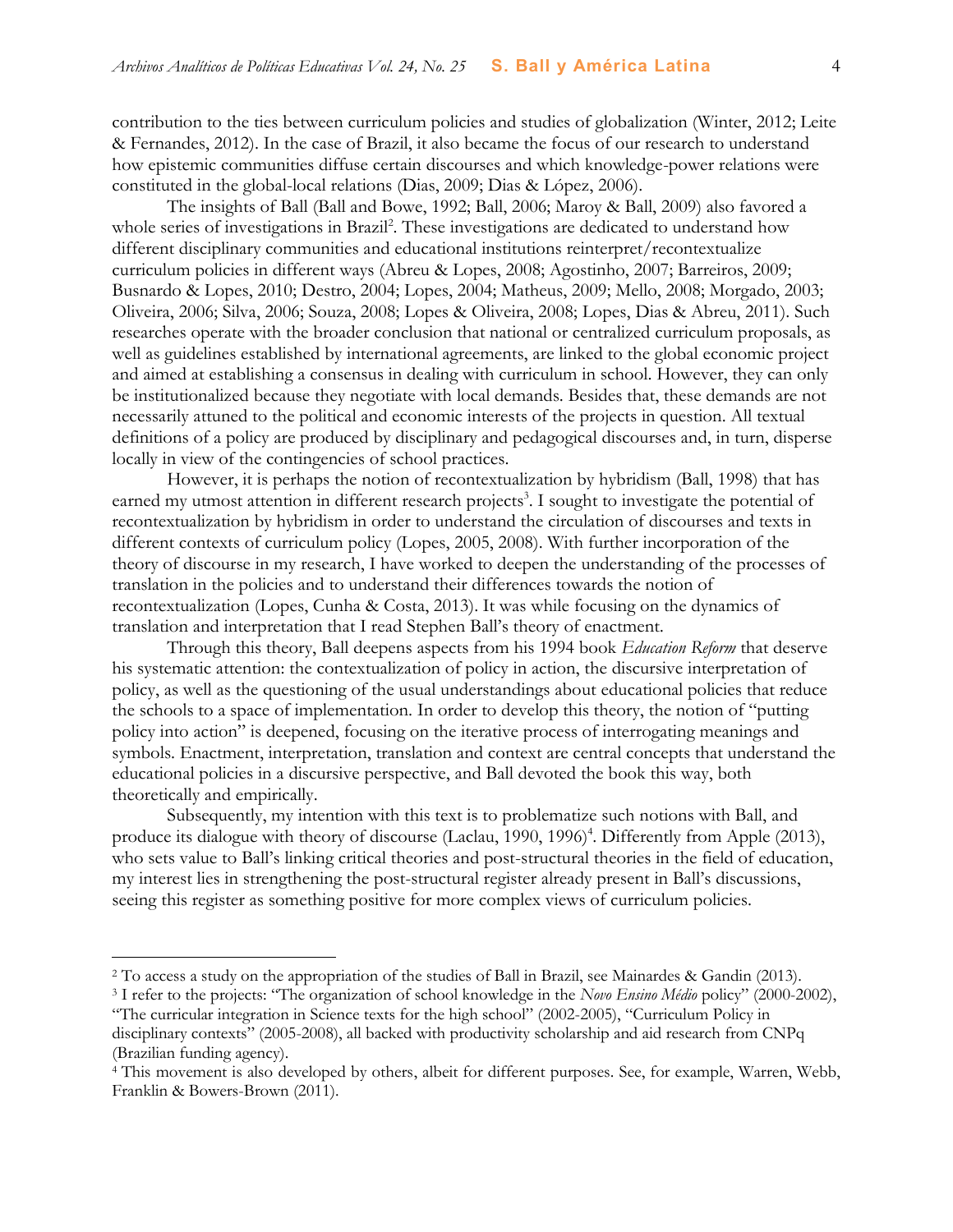In this sense, strategically, I am not working on the assumption that comparing these different discursive contributions will produce a synthesis or establish arguments to conclude which perspective needs to be followed. Theories are operators that favor and allow certain investigations and conclusions and, at the same time, block others. They also respond to contingencies of the trajectories of each of us as researchers. Therefore, I try to reflect on the possibilities offered by different discursive contributions and understand their productivity for investigations in curriculum policy and curriculum in general.

By all means I think I can contribute to this problematisation, because I agree with the purposes that Ball proposes: understanding institutionally the curriculum policy in schools as contextually mediated, translated, interpreted, as well as to understand the policies as plural and multifaceted, constructed discursively in an incoherent and non-cohesive way.

#### **The Theory of Enactment**

Ball and collaborators develop a theory of enactment in their articles (Ball, Maguire, & Braun, 2010a, 2010b, 2012; Ball, Maguire, Braun, & Hoskins, 2011a, 2011b, 2011c; Maguire, Hoskins, Ball, & Braun, 2011), but organize this theory more substantively in the book *How Schools Do Policy* (Ball, Maguire & Braun, 2012). In this book, Ball *et al.* set out to present the results of a study guided by the questions: *What different ways do contextual, socio-cultural, and historical factors affect schools when they enact policies? How might the different policies in schools be explained?* (p. 10-11). To answer these questions, case studies conducted in four English schools socially considered as moderately successful were carried out over a period of two and a half years. The empirical work involved 95 interviews (20–24 people from each school) and a thorough document analysis. NVivo research software was used to identify the signifiers on documents.

The schools in question are not viewed as cases to be compared and are not exemplary samples that should have their results extrapolated for the entire system. Inserted into a complex dynamic, schools are at the center of policy enactment. They are organizations that are neither simple nor coherent, but *precarious networks of different and overlapping groups of people, artefacts, and practices* (p. 143).

This investigation and interpretation are developed around the understanding of the process of *enactment.* In this sense, enactment is not a moment but a process *framed by institutional factors involving a range of actors* (p. 14). It involves interpretation as much as translation, *bringing together contextual, historic, and psychosocial dynamics into a relation with texts and imperatives to produce action and activities that are policy* (p. 71).

Through the theory of enactment, there are three parts focused on making up the policy process: the material (physical aspects of the school, depending on the context), the interpretive (the problem of meaning), and the discursive. None of the three alone are considered sufficient to capture, understand, and represent the process of putting policy into action. They are analyzed separately, but at the same time understood in an interrelated manner with constructive tension.

To build this theory of enactment, there are recurrent references to theorists like Foucault and Barthes, whom Ball refers to in previous works. There are also references to *actor-network theory* (ANT), the policy cycle approach, and to Fairclough. The notions of policy as text and as discourse are resumed to affirm that the texts of educational policies tend to be written authoritatively and persuasively, then reinterpreted and translated when put into action (p. 15). In practice, policy actors use various resources to produce their readings and interpretations, based on their experience, skepticism, and criticism (p. 15).

Policies are understood as discursive strategies to produce the student, the teacher, and the purpose of education. This is not a totalizing phenomenon that can saturate the process of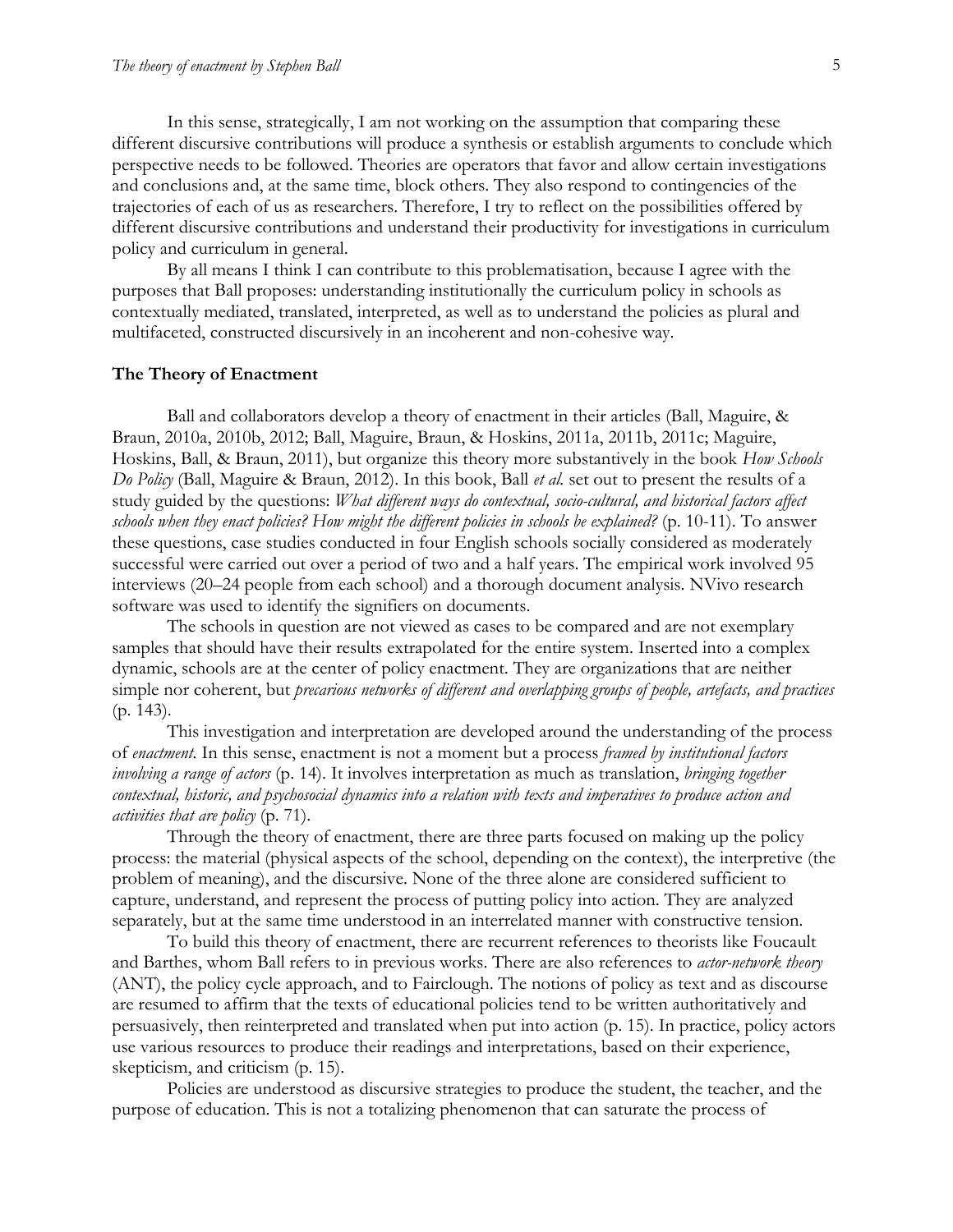signification without gaps. The conclusions discussed in the book are directed to the understanding that, at present, English curriculum *standards* are imperative policies, where education is reduced to teaching skills and dispositions and also to behavior control. Furthermore, it asserts a productive dimension of teachers in action, primarily with *writerly* texts, as Roland Barthes puts it. Teachers, defined as *meaning-makers* (p. 138), have the power to access *the magic of the signifier* (p. 94), working creatively and engaging in the production of meanings. Therefore, teachers oscillate between creative and submissive dynamics, between the possibility of escaping from imposing political discourses and acquiescence before them. The decision between these paths is not only personal, it depends on the institutional setting receiving the policy, in which everyday events and encounters are important areas to be investigated, as well as the texts that disseminate the policy, in the form of legislation or institutional artifacts like posters, newsletters, plans, and promotional material.

As discursive formations, policies are characterized, in a foucaultian manner, by *gaps, voids, absences, limits and divisions* (p. 16). Primary discourses or master discourses that construct visions of what makes a good teacher, a good student, a good school, are always situated in the history of previous discourses, in a *cemetery of past truths* (Veyne *apud* Ball and colleagues, 2012: 138). Thus, a dispute is developed between contemporary and past discourses, possibly causing *ethical and political discomforts* (p. 138). Therefore, one of the conclusions in the book that somehow summarizes the theory of enactment is that policy changes are taking place, and the significance of what makes teacher and learner are effects of policy. However, all of the changes are incomplete and *other rationalities are still being murmured* (p. 150).

In my view, the theory of enactment deepens issues presented in Stephen Ball's work and not only has analytical power, but also the power of contestation. It questions, centrally, the performative processes in policy, their ties to regulatory mechanisms of practices in restrictive directions of broader educational contributions. It even questions the processes by which education is reduced to instructional purposes, with the consequent disregard of the more significant cultural dimensions. Alternatively, in Ball's terms stated in *Education Reform*, it questions the growing appreciation of first-order effects at the expense of second-order effects related to social justice and equality.

With the theory of enactment, Ball *et al.* are able to advance questioning the verticality of policies and overcome the role of origin given to the context of global influence in the policy cycle approach (Lopes & Macedo, 2011). He asserts that policy "starts" at different points, takes different trajectories, and can be formulated in schools, local authorities, or centralized systems of power (p. 6).

The dynamics of the interpretation have a reference to textuality, and in the book, they are called interpretive. For the analysis of these dynamics, the authors resort to notions of interpretation and translation. Interpretation is the initial reading, the *making sense* of policy. So teachers wonder: What does this text mean to us? What should we do? Should we do something? This is a decoding process related to history and institutional culture (p. 43), but tends to be conceived as the possibility of capturing some fixed sense in the text. These are moments of recontextualization, different points of articulation and authorization to make something a priority. This process is political-institutional and involves *an engagement with the languages of policy* (p. 45).

Translation, in turn, in a second moment, involves the languages of practice, creating a kind of third space between policy and practice. This is an iterative process to produce institutional texts and put them into action. In this analysis, the authors resort to Lendvai and Stubbs (2006, 2007), who understand translation as active reading, a process of re-enactment, reordering, and refoundation through discursive practices and material, a process of displacement, both spatial – *displacement;* and subjective – *dislocation* (p. 48).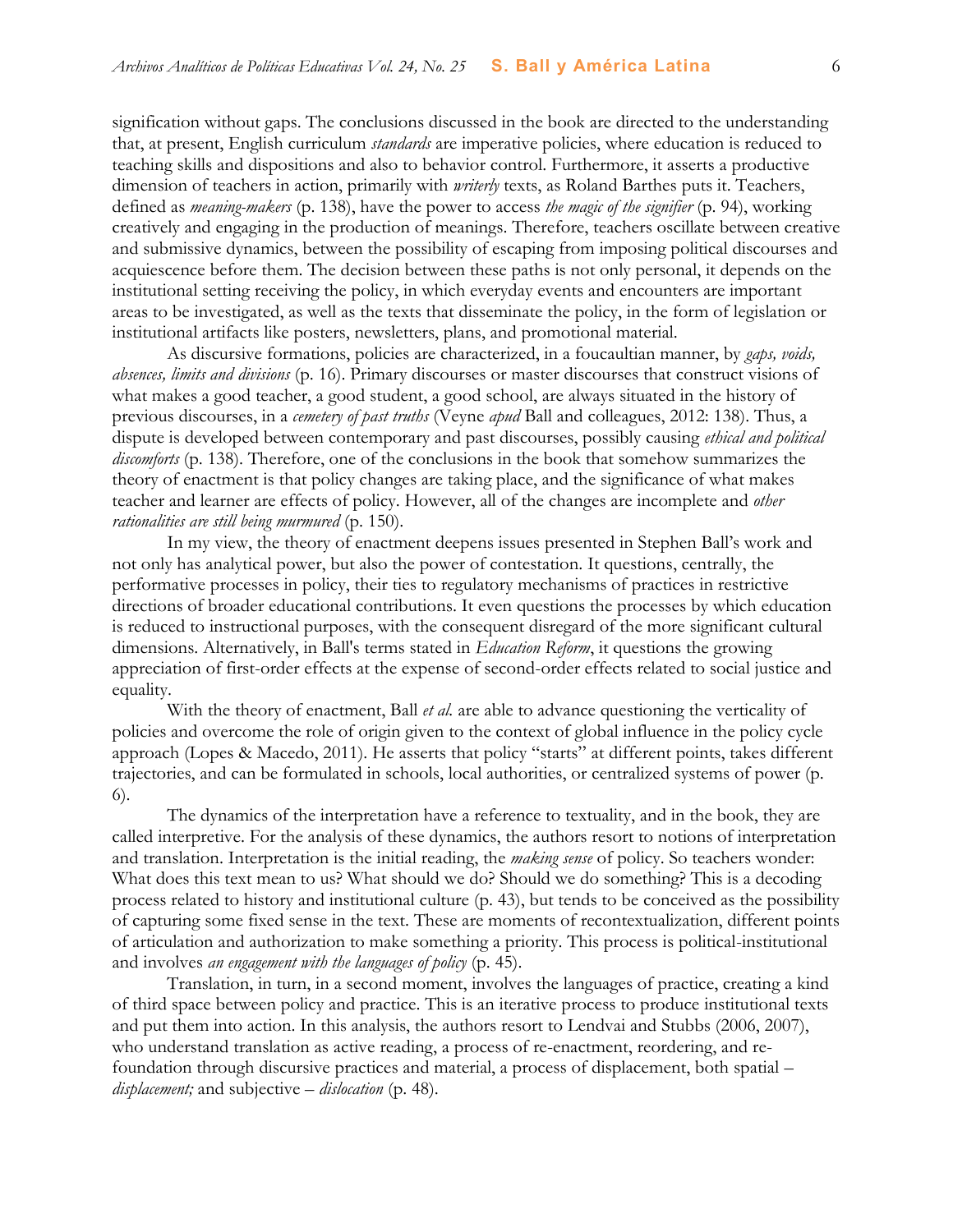With these notions, Ball *et al.* give a more creative dynamic to the notion of recontextualization (Bernstein) and, because of this, they give a hybrid character to the enactment process (p. 3). However, they still maintain the process of interpretation and translation associated with the transfer of discourses and texts from one context to another, which opens the possibility of designing some fixed sense of meaning within a given context. In other words, only the transit between contexts enables the fluctuation of meaning, because in a given context, the strength of discursive regulation deters the possibility of interpretation and translation inherent to textuality.

It is evident that there is a gap between original texts, linked to the context of production, and texts in schools, in the context of practice. In this context, the authors seek to operate with invention and acquiescence. Therefore, they conclude that engaging creatively to develop the process of putting policy into action is also a form of being captured by the discourse of policy. For my part, I argue that deep within the discursive logic of the theory of enactment, it is also possible to consider the reverse process: the power of policy discourse in the colonization of the contexts of practices is exercised only through the negotiation of meanings of the same discourse in practices. And in this negotiation, such discourses are also captured by these practices. A discourse only exercises its power by putting this same power in question, submitting itself to translation.

Considering these aspects, I argue that the theory of enactment makes the analysis of educational policies and curriculum more powerful, even those referenced in the policy cycle approach. The search for a connection among the interpretive, the material, and the discursive shows up as a rallying perspective of policy research. It shakes stabilized certainties about how practices operate in the production of meanings for policies, and it distances itself from the mere denunciation of exclusion, the idealization of the transformative potential of schools, the homogenizing effects of policies, and the resulting simplification of these same effects.

I emphasize, however, that the authors themselves indicate the existence of limits in the theory of enactment. I will now address some of these limits within the text.

#### **And What If the Notion of Discourse Was Different?**

At the end of the book, a question is presented that points to a concern shared by many researchers of educational policies and curriculum: *Do we emphasize interpretational variations and spaces of*  difference or the colonization of practice by performativity and the triumph of modernization? (p. 150).

In my reading, and the way the issue is presented in the conclusion, it seems that throughout the book, Ball and his colleagues favor the process of retrenchment and not the production of gaps in the discourses that subjectify us in a certain way. That is, they do not emphasize interpretative variations and discursive spaces of difference. Maybe this is in order for the authors to be imbued with the urgent need to challenge the perverse effects of exclusion that the current policies in the United Kingdom produce, and its ability to multiply these effects by exporting diagnoses and solutions to other countries, including Brazil. I am sympathetic to that feeling; it also permeates my work.

However, this option also signals a silence, which is situated by the authors themselves, in the conclusions. The theory of enactment is silent on power, agency, and space for the difference. I believe that this silence is often present in the theoretical research on educational policy and curriculum in general and I have sought to reflect on this issue. Part of my research work is to construct a theoretical framework that can account for not only the retrenchment processes of difference, but also to seek and destabilize what seems to be settled once and for all. To outline other imaginary pedagogy capable of subjectifying us in a different way, we have to theorize about how, when, and why the difference arises, and understand the other processes blocking other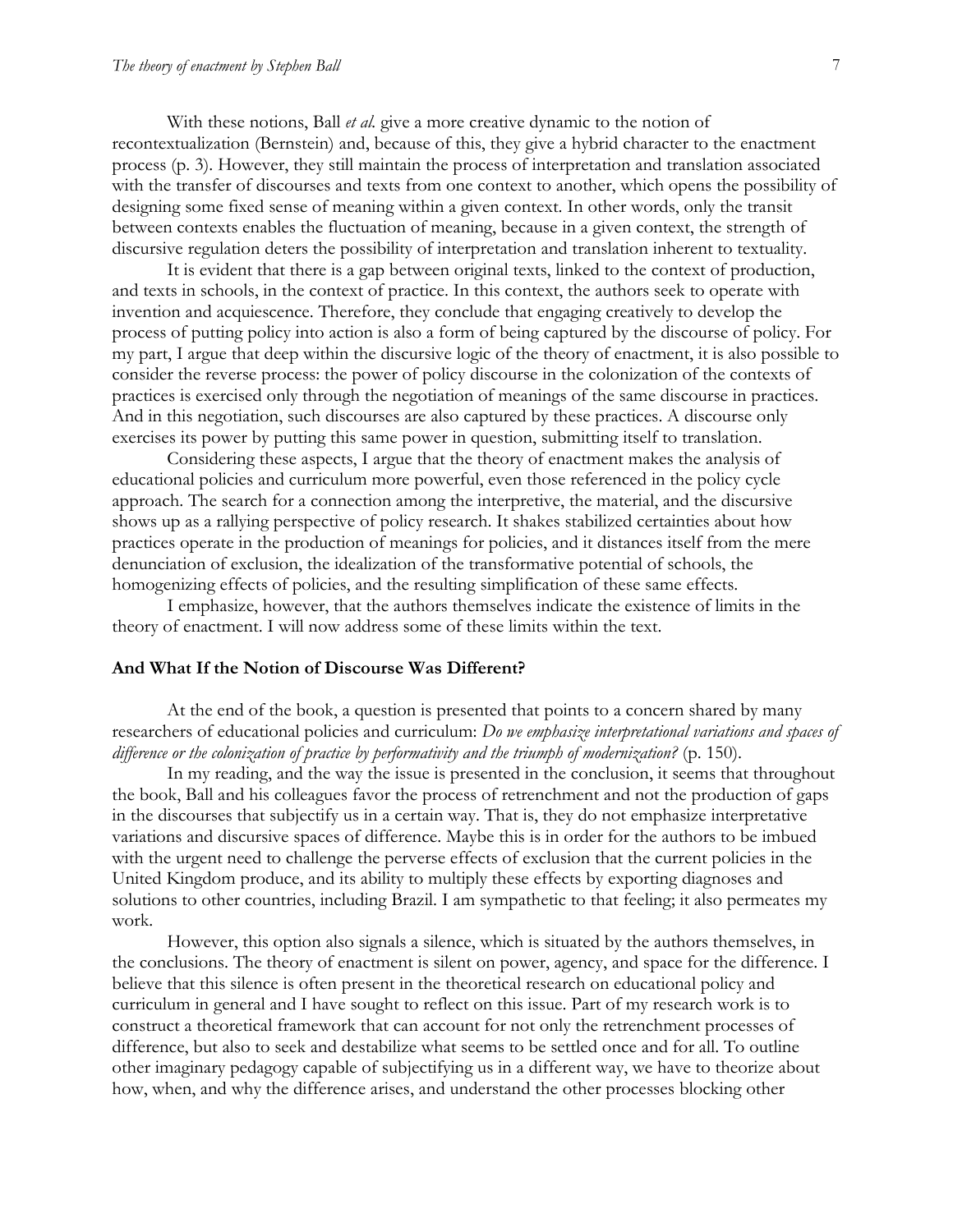possibilities of conceiving education. At the same time, it is necessary to understand these blocks as being productive of other discourses that engender other meanings.

To value the space of political contestation, as suggested by Bacchi (2000), I think research should strive to demonstrate that there are other possible discourses, beyond what is presented as the expression of wholeness, the inexorable. Or, in terms of discourse theory, analyze how every discourse is just one particular – a possible difference, that became universal, and for that, it hides the marks of its contingency. I understand how a discourse is constituted, what enables it, as well as the work of expressing the erasure of its contingent nature.

With the movement in the direction towards discursive perspectives (as Ball did), I believe that a significant step was taken. Following Foucault, Ball examines policy as a certain economy of true discourses, but simultaneously as texts, things (legislation and national strategies), and discursive processes. Policy produces subject positions, and within, teachers are signified as both actors and subjects (p. 133). Policy involves relations of power, it does not always say what we should do, but creates conditions for actions to be carried out (Ball, 1994), and thus, is constituted discursively. It is well stated in this book, through a reference to Taylor: *to ignore issues of power is to ensure our own powerlessness* (p. 9). Therefore, Ball and colleagues accurately point out that there are problems in the notion of resistance to account for the question of power.

However, to deepen the prospect of policy-discursive contesting, I felt the need to question the tendency in the field of keeping the poles of regulation and change separate, like opposites. In the enactment theory matrix, it seems to me that these poles are still presented as opposites. There is an effort to think of them as interrelated, but it seems they remain insufficiently associated by each representing the negative of the other. Regulation and change, discourse and text, subject and actor, acquiescence and resistance, colonization and interpretation/translation; such dissociation ultimately makes us oscillate between one pole and the other. It is stated that in the context of practices, both processes develop, but we always go in search of the *greater or lesser degree* of development of one of the poles, giving greater power to one more than the other, in absolute and not contingent terms.

In the theory of enactment, textuality – and in this way, speaking of interpretation/translation and the possibility of escape – seems to be submitted to discourses, while discourses are not shaken by this same textuality. Throughout the book, the authors make it a point to say that there are disputes, although not significant; there is resistance, even though accommodation prevails; there is rejection of policy by schools, but not so much. It seems to me that such submission is inherent in the very construction of the two poles: policy as discourse and policy as text, which in turn connect to the poles of *writerly* and *readerly* texts. The result of this analysis is that we understand how we are discursively regulated and colonized, *subjected* – which is very important – but have progressed little in understanding the possibilities of escape, difference, and change.

A path that seems productive to me – to investigate this problematic – is to think about discursive issues with Laclau, and through him, with Derrida. With them, we start to consider that there is nothing outside of text; all reality is discursive. There are only acts of power breaking the free flow of meaning in the movement of language. All texts are *writerly* – in keeping the use of Barthes' term – and contextually they are always translated into unexpected directions. There is no first presentation or an origin for the meanings from which we operate: there is only representation (re-presentation) and translation. Language is situated outside of any pretense to transparency or immediate reference to objects. The discourse has no external referent that safeguards it and assures its stability, even in an ultimate instance.

When we radicalize the discursive focus, the policies have no origin and are always versions based on interpretations of interpretations. All interpretations are subject to the possibility of failure, a failure that any reading and any policy are faced with. If the meanings are radically contextual,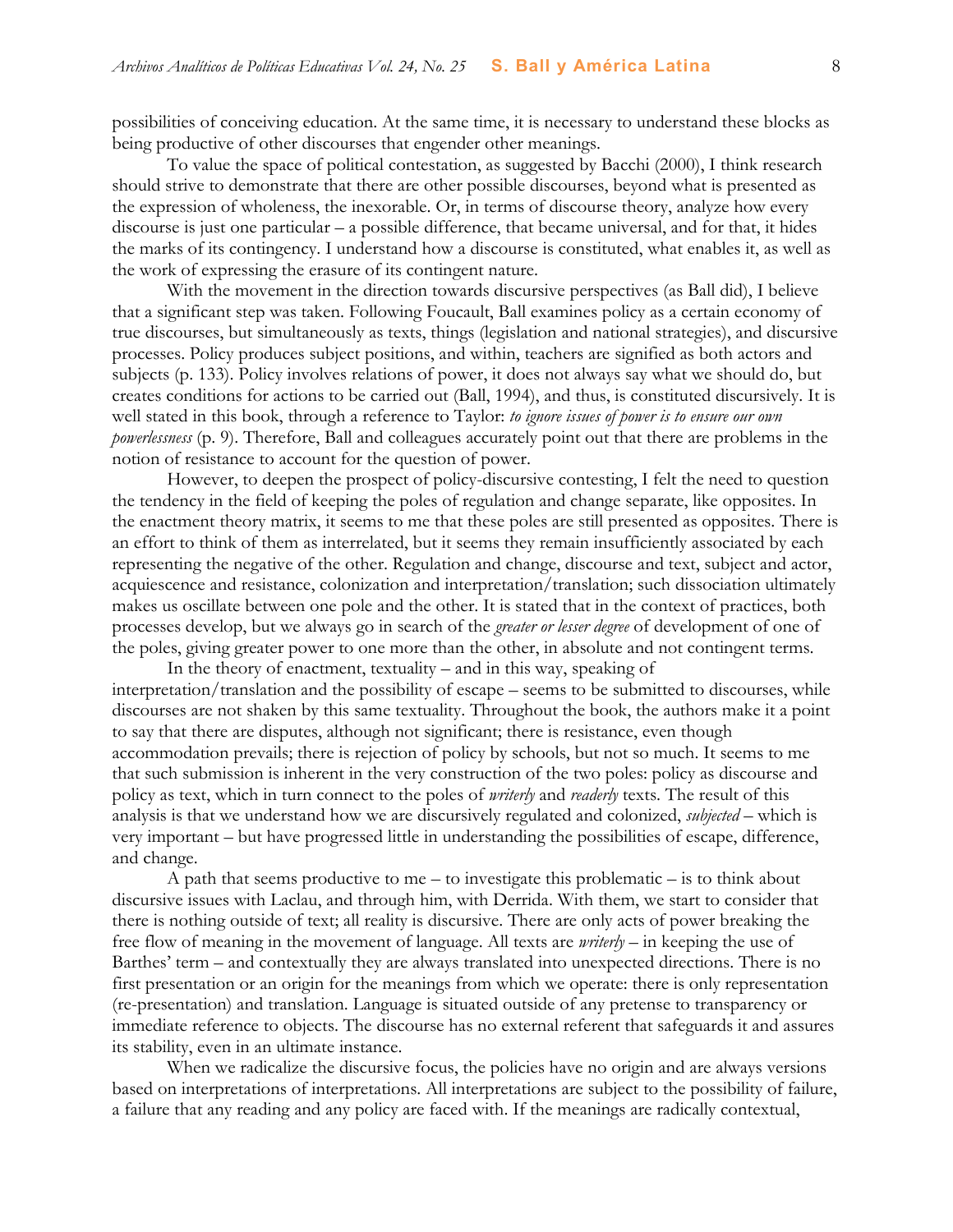always translated, a policy to be instituted is doomed to be translated, betrayed, and displaced. There is no way to repeat the syntax of a supposed point of departure, no way a context or the circumstances of a meaning that is assumed original can be recreated. The meaning will always be different. Nevertheless, here is where the power of a policy lies: the possibility of failure also expresses its strength. Only the hegemonized policy can fail, the policy texts that circulate are submitted to different readings, appropriated in different ways and translated so as to create different contexts.

If we operate with this notion of language, translation and interpretation are inseparable; there is no interpretation without translation. Or rather, there is only translation – interpretation of interpretation – by the very flow of language. There is only resignification. There is no origin in policy: nor the government, nor the texts produced, nor the international guidelines, nor the school. There are acts of power, in all contexts, trying to produce a centre in signification and close the discursive structure, even if precarious and contingently.

Discourse (as a regulation process of sense) and text (as a possibility to escape from the established meaning and as the production of difference) are articulated. There can be only interpretation because there is a discourse fixating, albeit provisional and contingently, the free flow of significant meanings. There can only be discourse because there are differences, multiple meanings produced in movements of language to be fixed and composing the field of discourse. I try to work with these two dimensions – discourse and the multiple possibilities of meaning that make up the discourse – as constitutive of each other. Therefore, policy involves antagonism and conflicts without a final resolution, only being destabilized, to create new stabilities by acts of power.

In this perspective, enactment, always discursively constructed, articulates textual and material dimensions. This brings us to an understanding of discourse that incorporates nondiscursive practices, unlike Foucault. If we understand discourse as all mediation of meaning, as a decentralized structure, there are no non-discursive practices, nor texts, materials, and practices outside the discourse. Every relationship established with these objects is mediated by language, signified in movements of language, and therefore, signified discursively. Discourse becomes the temporary closure of significance, to produce a center that stabilizes the free flow of differences so that it is possible to produce meaning. Neither positive discourse, nor negative in itself, means the world; it means us; it produces meanings. However, the field of discursivity, of difference, does not cease to operate by the incessant movement of language, destabilizing instituted discourse, with new discourse being produced. As Derrida argues (1996), the political decision produces a consensus, an institution, a stabilization, but only does so because it operates on the chaos, the unstable. There wouldn't be a reason to stabilize what isn't naturally unstable. But if the undecidability follows inhabiting the decision, the politicisation never ceases. The policy does not refer only to the production, of a center, of a stability, a curb on the meaning fluctuation, it is also production of defer, of decentring, of instability. The policy, while operating in an attempt to produce stability, at the same time creates the possibilities of breaking with what appears to be stable.

I believe this is one of the major theoretical challenges: building theories that allow us to simultaneously explain the different changes of sense and stability of meanings in policy, *one articulated to each other and not as two opposite poles.* Or, in other theoretical terms, face the eternal oscillation between the structures that constrain us and the action for social change operated by subjects, conceiving structure and subject in different ways.

From the perspective of the theory of discourse, every subject is split, never complete; it is always a subject of lack. This lack is the condition for the action, because instead of the subject being submitted to a discursive structure that signifies it in a complete manner, it tries to fill the gaps of a precarious structure by contingent decisions, and thus, constituting itself at the same time. The agency becomes the horizon of the structure; the excess of meaning that cannot be symbolized, not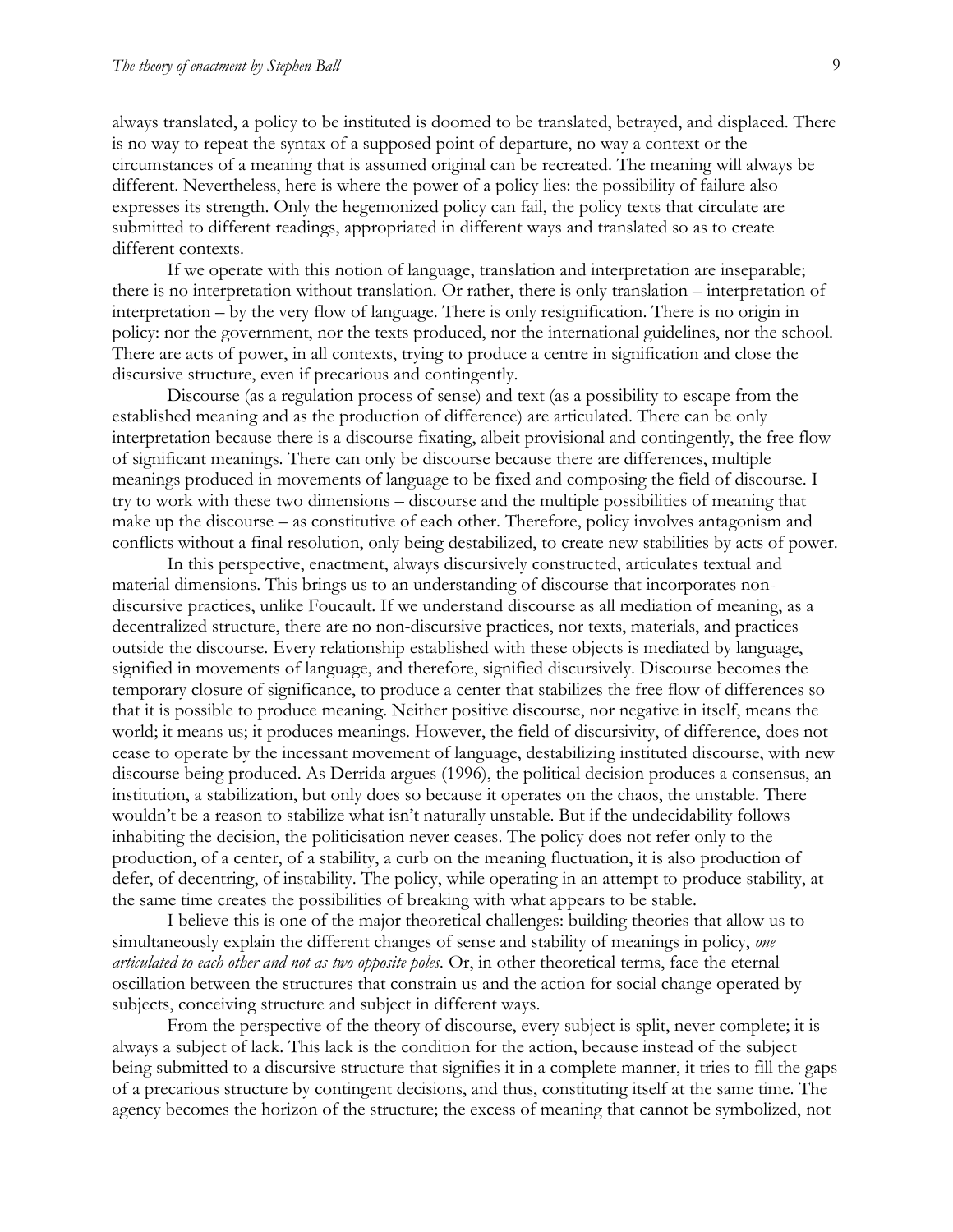being an empty space. The foundations of this structure are empty spaces and therefore policy becomes a constant attempt to fill these voids, to give an attachment to these foundations, even if precariously.

In this way, we are all intertwined in policymaking; we are contextually responsible for policy. *Policy makers* (who receive this label) have a certain understanding about schools and disseminate it, but also, we are the ones who produce knowledge, who train teachers, who work in different ways in the educational and curricular field; we produce meaning in curriculum policy. We socially dispute the creation of pedagogical discourses; we create processes in which education, teacher, student, school, curriculum, evaluation, but also quality, social justice, emancipation, and knowledge all have meaning.

In this swampy and complex terrain, I have attempted to address the challenge of investigating policies, and therefore, I consider it important for the curriculum field, to change the very meaning of policy. As such, I work with curriculum policy as a fight for the meaning of what curriculum is (Lopes, 2008; Lopes, Dias & Abreu, 2011). It is in this theoretical record that I try to understand why certain standardized curriculum discourses continue to constitute us in certain forms in different countries, in different contexts, under different governments: from Margaret Thatcher to David Cameron passing through Tony Blair and Gordon Brown, from Fernando Henrique Cardoso to Dilma Roussef passing through Luís Inácio Lula da Silva. I do not overlook, in any way, that discourse of the market and of managerialism penetrates the educational field, and are institutionalized by multilateral organizations, business groups, colonizing different social contexts. Notwithstanding, in the game of global power, if this is to be expected, then so be it. It is up to us to confront this game. But I don't seek to operate with the idea that these discourses are homogeneous or that they have a fixed centre and stable dissemination.

My concern, therefore, has been trying to understand why these master discourses connect, sometimes quite easily, with *our* discourses of social justice. How, for example, meanings like quality of education, social justice, social development, capacity-building for the market and global world, skills, and cognitive domains are becoming equivalent and producing the current restriction of education to teaching. What contextual demands does this equivalence serve (Matheus & Lopes, 2014)?

Why do we still think of curriculum policies as actions that must be the same for all schools? Why are discursive equivalences constituted, in Laclau's terms (1996), which produce the replacements of significant *education quality* through significant *curriculum quality,* of *curriculum quality*  for *content taught in the classroom and evaluated in a test* nationally or even internationally? How are condensed meanings of knowledge producing the association between social construction of knowledge and constructivism in education? What are the contextual struggles – in the training courses for teachers, in the production of theories, in the socialization of research articles, in the works with the schools – producing curriculum discourses? Is it possible to bet on the dissemination of other curriculum meanings?

We could still discuss a lot about these issues, but I continue to repeat what Ball and his colleagues say, which is that writing is part of the interpretation. Worthwhile, then, to wager that our academic research might be powerful to produce dislocations of meanings in curriculum discourses.

#### **References**

Abreu, R. G.; Lopes, A. C. (2008). A comunidade disciplinar de ensino de Química na produção de políticas de currículo. In: M. I. Rosa; A. Vitorino. (Org.). *Educação Química no Brasil: memórias, políticas e tendências* (pp. 41-62)*.* Campinas: Átomo.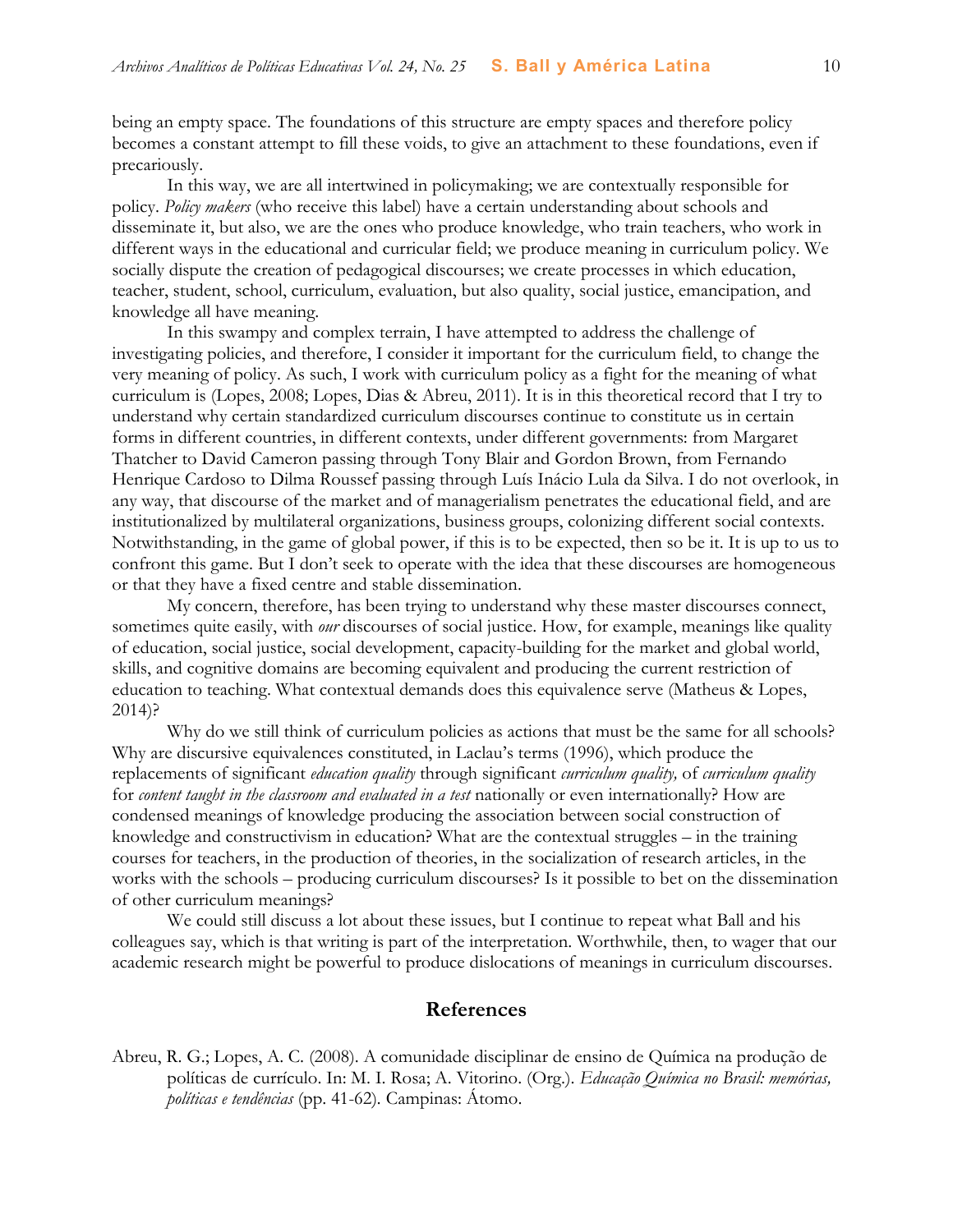- Agostinho, P. (2007). *Produção curricular e formação docente no cotidiano escolar: práticas de enunciação e atividade política*. Master dissertation - Universidade do Estado do Rio de Janeiro, Rio de Janeiro, Brasil.
- Apple, M. (2013). Between traditions: Stephen Ball and the critical sociology of education. *London Review of Education, 11*(3), 206-217. Retrieved from http://dx.doi.org/10.1080/14748460.2013.84098109585170121749
- Bacchi, C. (2000). Policy as discourse: what does it mean? Where does it get us? *Discourse: studies in the cultural politics of education*, *2*(1), 45-57.
- Ball, S. J. (1998). Big policies/small world: an introduction to international perspectives in education policy. *Comparative education*, *34*(2), 119-30. Retrieved from: http://dx.doi.org/10.1080/03050069828225
- Ball, S. J. (2001). Global policies and vernacular politics in education. *Currículo sem fronteiras*, *1*(2), 99- 116. Retrieved from: http://www.curriculosemfronteira.org
- Ball, S. J. (1994). *Education reform – a critical and post-structural approach*. Buckinghan: Open University Press.
- Ball, S. J. (2006) The Necessity and Violence of Theory, *Discourse: Studies in the Cultural Politics of Education*, *27*(1), 3-10. Retrieved from: http://dx.doi.org/10.1080/01596300500510211
- Ball, S. J. (ed) (1990). *Foucault and Education*, London, Routledge.
- Ball, S. J. & Maroy, C. (2009). 'School's logics of action as mediation and compromise between internal dynamics and external constraints and pressures', *Compare: A Journal of Comparative and International Education*, *39*(1), 99-112. Retrieved from: http://dx.doi.org/10.1080/03057920701825544
- Ball, S. J. & Bowe, R. (1992). Subject departments and the "implementation" of National Curriculum policy: an overview of the issues. *Journal of Curriculum Studie*s, *24(*2), 97-115. Retrieved from: http://dx.doi.org/10.1080/0022027920240201
- Ball, S. J., Bowe, R. & Gold, A. (1992). *Reforming education*  $\breve{c}$  *changing school: case studies in policy sociology*. London – New York: Routledge.
- Ball, S. J., Maguire, M. & Braun, A. (2012) *How schools do policy - policy enactments in secondary school* [E-Book]. London: Routledge.
- Barreiros, D. (2009). *Todos iguais... Todos diferentes... Problematizando os discursos que constituem a prática curricular.* Doctoral dissertation - Universidade do Estado do Rio de Janeiro, Rio de Janeiro, Brazil.
- Busnardo, F. G. & Lopes, A. C. (2010) Os discursos da comunidade disciplinar de Ensino de Biologia: circulação em múltiplos contextos. *Ciência e Educação (UNESP*), *16*, 87-102. Retrieved from: http://www.fc.unesp.br/#!/ciedu
- Carpentier, V. (2013). Inquiring into educational policies: a special issue on the contribution of Stephen Ball. *London Review of Education*, *11*(3), 203-205. Retrieved from: http://dx.doi.org/10.1080/14748460.2013.840980
- Chun-lok, F. & Wing-yan, Y. (2010). The Policies of Reintroducing Liberal Studies into Hong Kong Secondary Schools. *Educational research for policy and practice*, *9*(1), 17-40. Retrieved from: [http://dx.doi.org/10.1007/s10671-009-9076-3](http://dx.doi.org/10.1007%2Fs10671-009-9076-3)
- Derrida, J. (1996). Remarks on deconstruction and pragmatism. In: Mouffe, C. (Org.). *Deconstruction and pragmatism* (pp. 77-88). London: Routledge.
- Destro, D. (2004). *A política curricular em educação física do município de Juiz de Fora-MG: hibridismo entre o contexto da produção do texto político e o contexto da prática*. Masters dissertation - Universidade do Estado do Rio de Janeiro, Rio de Janeiro, Brazil.
- Dias, R. E. (2009). *Ciclo de políticas curriculares na formação de professores no Brasil (1996-2006)*. Doctoraldissertation- Universidade do Estado do Rio de Janeiro, Rio de Janeiro, Brazil.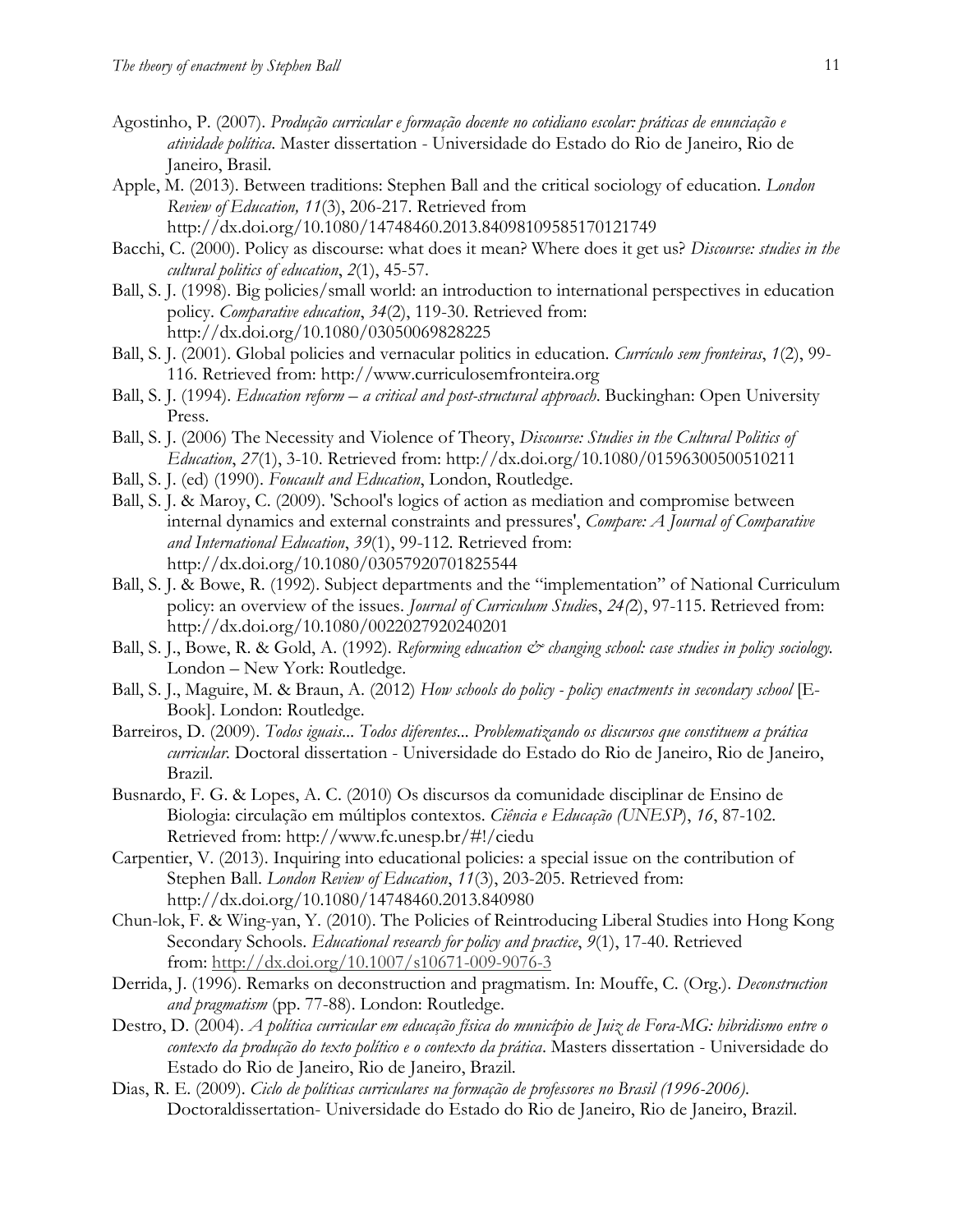- Dias, R. E. & Lopez, S. B. (2006) Conhecimento, interesse e poder na produção de políticas curriculares. *CurrículosemFronteiras*, 6, 53-66. Retrieved from: http://www.curriculosemfronteiras.org
- Grimaldi, E. (2012). Analysing policy in the context(s) of practice: a theoretical puzzle. *Journal of Education Policy*, *27*(4), 445-465. Retrieved from: http://dx.doi.org/10.1080/02680939.2011.647926
- Laclau, E. (1990). *New reflections on the Revolution of our Time*. London: Verso.
- Laclau, E. (1996). *Emancipation(s).* London: Verso.
- Leite, C. & Fernandes, P. (2012). Curricular Studies and their Relation with the Political Agenda for Education. *Transnational Curriculum Inquiry*, *9*(2), 35-49, Retrieved from: http://ojs.library.ubc.ca/index.php/tci
- Lendvai, N.; Stubbs, P. (2006) *Translation, Intermediaries and Welfare Reforms in Central and South Eastern Europe*, Paper presented at the 4th Annual ESPAnet Conference "Transformation of the welfare state: political regulation and social inequality", University of Bremen, Germany, September.
- Lendvai, N. & Stubbs, P. (2007). Policies as Translation: situating trans-national social policies. In: Hodgson, S. M. & Irving, Z. (Eds.). *Policy Reconsidered: meanings, politics and practices edited*. Bristol: Policy Press, 173-189. Retrieved from: http://dx.doi.org/10.1332/policypress/9781861349132.003.0010
- Lingard, B. & Ozga, J. (Ed.) (2008). *The Routledge Falmer Reader in Education Policy and Politics*. London: Routledge.
- Lingard, B. & Rizvi, F. (2010). *Globalizing education policy*. London: Routledge.
- Lingard, B. & Sellar, S. (2013) Globalization, edu-business and network governance: the policy sociology of Stephen J. Ball and rethinking education policy analysis. *London Review of Education*, 11(3), 265-280. Retrieved from: http://dx.doi.org/10.1080/14748460.2013.840986
- Looney, A. (2010). Curriculum as policy: some implications of contemporary policy studies for the analysis of curriculum policy, with particular reference to post-primary curriculum policy in the Republic of Ireland. *The Curriculum Journal 12*(2),149-162. Retrieved from: <http://dx.doi.org/10.1080/>
- Lopes, A. C. (2005) Política de currículo: recontextualização e hibridismo. *Currículo sem fronteiras 5*, (2), 50-64. Retrieved from: http:/[/www.curriculosemfronteiras.org.](http://www.curriculosemfronteiras.org/)
- Lopes, A. C. (2004). Políticas de currículo: mediação por grupos disciplinares de ensino de Ciências e matemática. In: Lopes, A. C. & Macedo, E. (Org.) *Currículo de Ciências em debate*. Campinas, Papirus.
- Lopes, A. C. (2006) Discursos nas políticas de currículo. *Currículo sem Fronteiras*, *6*, p. 33-52. Retrieved from: http:/[/www.curriculosemfronteiras.org](http://www.curriculosemfronteiras.org/)
- Lopes, A. C. (2011). Libraries and identities. In: William F. Pinar. (Org.). *Curriculum Studies in Brazil intellectual histories, present circumstances.* 1ed. (pp. 115-133). New York: Palgrave Macmillan.
- Lopes, A. C., Dias, R. E., &Abreu, R. G. (Org.) (2011). *Discursos nas Políticas de currículo*. Rio de Janeiro: Quartet Editora/Faperj.
- Lopes, A. C. (2007) National Curriculum for Elementary School Education: the Common Culture Project. *Journal of Curriculum Studies (JCS) - The Journal of Iranian Curriculum Studies Association*, *1*, p. 9-26.
- Lopes, A. C.; Macedo, E. (2009a). An Analysis of Disciplinarity on the Organization of School Knowledge. In: Eero Ropo; Tero Autio. (Org.). *International Conversations on Curriculum Studies: subject, society and curriculum*. Boston: Sense Publishers, v. 1, p. 169-185.
- Lopes, A. C. & Macedo, E. F. (2009b). A Critical Perspective on Managing Curriculum. *Curriculum Inquiry*, *39*, p. 57-74.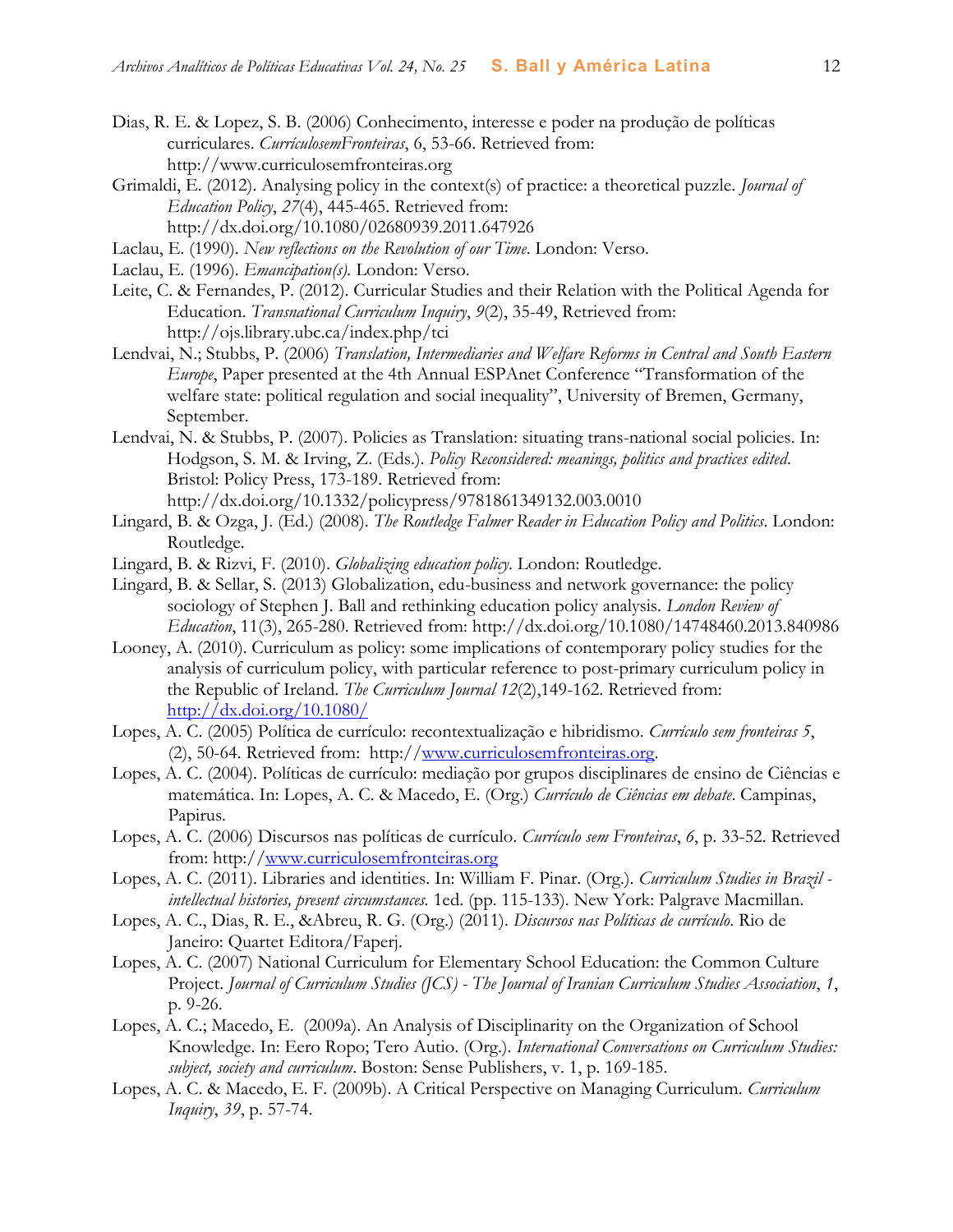- Lopes, A. C. & Macedo, E. F. (2011). Contribuições de Stephen Ball para o estudo de políticas de currículo. In: Stephen Ball; Jefferson Mainardes. (Org.)..*Políticas educacionais: questões e dilemas*. 1ed. (pp. 249-283). São Paulo: Cortez.
- Lopes, A. C., Cunha, E., &Costa, H. (2013). Da recontextualização à tradução: investigando políticas de currículo. *Currículo sem Fronteiras*, *13*, p. 392-410.
- Macedo, E. F. de. (2011) Curriculum as enunciation. In: W. Pinar. (Org.). *Curriculum studies in Brazil.* (pp. 135-153). New York: Palgrave MacMillan.
- Maguire, M.; Ball, S. & Braun, A. (2010a). Behaviour, classroom management and student 'control': enacting policy in the English secondary school, *International Studies in Sociology of Education*, *20* (2), 153-170. Retrieved from: http://dx.doi.org/10.1080/09620214.2010.503066
- Maguire, M.; Ball, S. & Braun, A. (2010b): Policy enactments in the UK secondary school: examining policy, practice and school positioning, *Journal of Education Policy*, *25*(4), 547-560. Retrieved from: http://dx.doi.org/10.1080/02680931003698544
- Maguire, M.; Ball, S. & Braun, A. (2013). What ever happened to …? 'Personalised learning' as a case of policy dissipation, *Journal of Education Policy*, *28*(3), 322-338. Retrieved from: http://dx.doi.org/10.1080/02680939.2012.724714
- Maguire, M.; Ball, S.; Braun, A. & Hoskins, K. (2011a). Policy subjects and policy actors in schools: some necessary but insufficient analyses, *Discourse: studies in the cultural politics of education*, *32*(4), 611-624. Retrieved from: http://dx.doi.org/10.1080/01596306.2011.601564
- Maguire, M.; Ball, S.; Braun, A. & Hoskins, K. (2011b). Disciplinary texts: a policy analysis of national and local behavior policies, *Critical Studies in Education*, *52*(1), 1-14. Retrieved from: http://dx.doi.org/10.1080/17508487.2011.536509
- Maguire, M., Ball, S., Braun, A., & Hoskins, K. (2011c). Policy actors: doing policy work in schools, *Discourse: studies in the cultural politics of education*, 32(4), 625-639. Retrieved from: http://dx.doi.org/10.1080/01596306.2011.601565
- Mainardes, J. & Gandin, L. A. (2013) Contributions of Stephen J. Ball to the research on educational and curriculum policies in Brazil. *London Review of Education*, *11*(3), 256-264. Retrieved from: http://dx.doi.org/10.1080/14748460.2013.840985
- Mainardes, J. (2006). Abordagem do ciclo de políticas: uma contribuição para a interpretação de políticas educacionais. *Educação & Sociedade*, 27(94), 47-69. Retrieved from: http://www.scielo.br/scielo.php/script\_sci\_serial/pid\_0101-7330/lng\_pt/nrm\_iso
- Matheus, D. S. (2009). *Política de Currículo em Niterói: o contexto da prática*, Masters dissertation, Universidade do Estado do Rio de Janeiro, Rio de Janeiro, Brazil.
- Matheus, D. & Lopes, A. C. (2014). Meanings of Quality in the Curriculum Policy (2003-2012). *Educação & Realidade*, *39*(2), 337-357. Retrieved from: http://www.ufrgs.br/edu\_realidade
- Mello, J. C. D. de (2008). *Políticas de Currículo em Escolas de Formação de Professores.*Doctoral Dissertation, Universidade Estadual do Rio de Janeiro, Rio de Janeiro, Brazil.
- Morgado, V. N. (2003). *A multieducação e a cultura no contexto da prática.* Masters Dissertation, Universidade do Estado do Rio de Janeiro, Rio de Janeiro, Brazil.
- Nudzor, H. P. (2009). Re-conceptualising the paradox in policy implementation: a post-modernist conceptual approach, *Discourse: Studies in the Cultural Politics of Education*, *30*(4), 501-513. Retrieved from: http://dx.doi.org/10.1080/01596300903237255
- Oliveira, A. & Lopes, A. C. (2008) O contexto da prática nas políticas de currículo. In: Lopes, A. C. & Macedo, E. (Orgs.). *Políticas de Currículo no Brasil e em Portugal*. (pp. 31-54). Porto: Profedições,
- Oliveira, O. (2006). *A disciplina escolar História no Colégio Pedro II: reinterpretações curriculares dos anos de 1980 aos primeiros anos do século XXI*. Masters dissertation, Universidade do Estado do Rio de Janeiro, Rio de Janeiro, Brazil.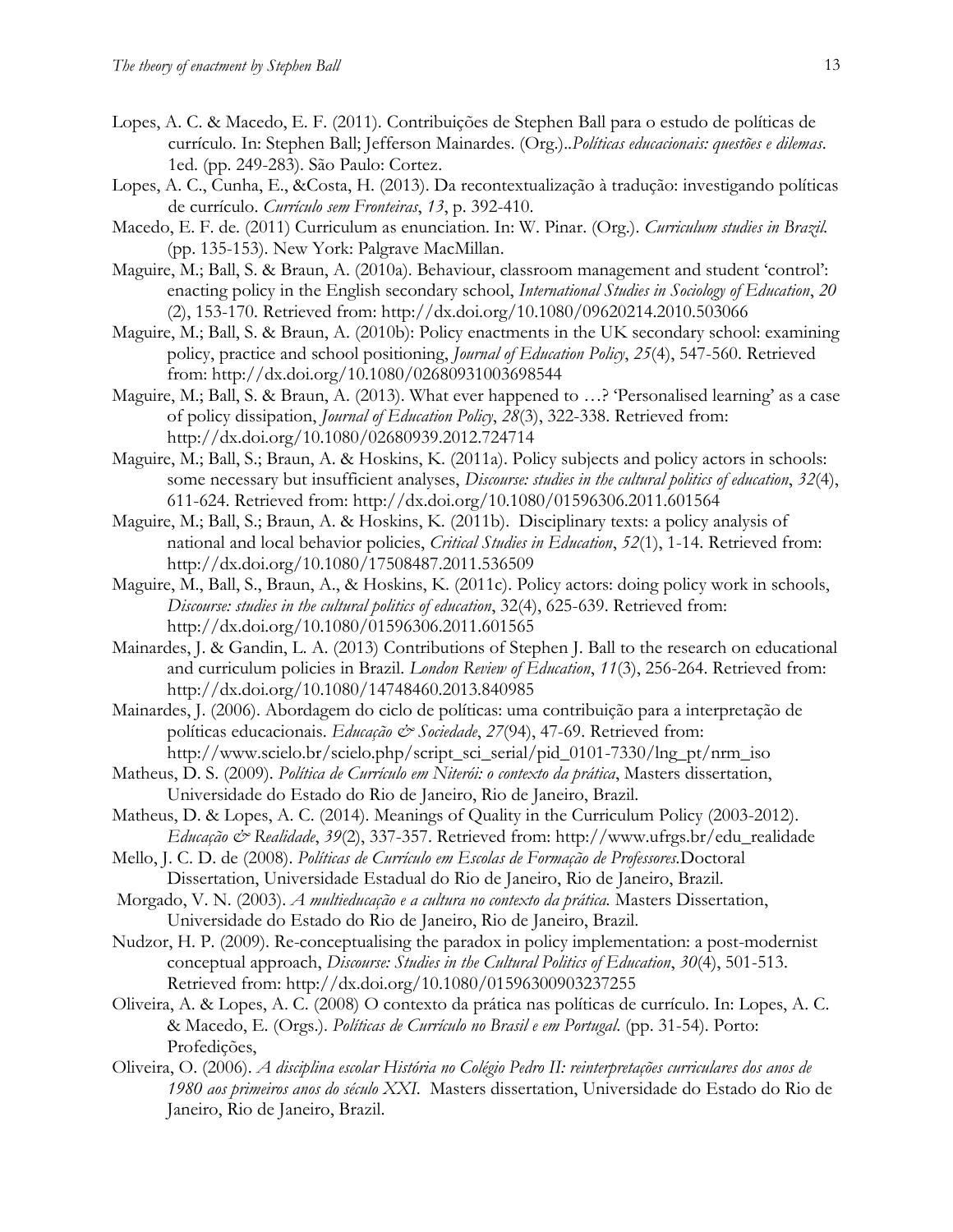- Oliveira, R. F. (2009). A agenda do Legislativo Federal para as políticas curriculares no Brasil (1995- 2007). *Educação e Pesquisa. 35*(3), 541-555. Retrieved from:
	- http://www.scielo.br/scielo.php?script=sci\_serial&pid=15179702&lng=en&nrmso
- Raimundo, A. C., Votre, S. J., & Terra, D. V. (2012). Planejamento curricular da educação física no projeto de correção do fluxo escolar. *Revista Brasileira de Ciência Esporte*, *34*(4), 845-858. Retrieved from: http://rbceonline.org.br/revista/index.php/RBCE
- Silva, D. B. R. da (2006). *A comunidade disciplinar de ensino de física na produção de políticas de currículo*. Masters Dissertation, Universidade do Estado do Rio de Janeiro, Rio de Janeiro, Brazil.
- Smith, P., Abbott, I.;, Simkins, T., & Woods, P. (2014). Local responses to national policy. *Educational Management Administration & Leadership*, 42 (3), 341-354. Retrieved from: http://dx.doi.org/10.1177/1741143214521593
- Souza, S. A. (2008) *A defesa da disciplina Sociologia nas políticas para o ensino médio de 1996 a 2007*. Masters dissertation, Universidade Estadual do Rio de Janeiro, Rio de Janeiro, Brazil.
- Tura, M. L. R. (2011). Curricular and Educational Practice Policies. *Transnational Curriculum Inquiry 8*(2). 40-52, Retrieved from: http://ojs.library.ubc.ca/index.php/tci
- Vidovich, L. (2002). Expanding the Toolbox for Policy Analysis: Some Conceptual and Practical Approaches. *Comparative Education Policy Research Unit*. Hong Kong: University of Hong Kong.
- Vidovich, L., & O'donoghue, T. (2003). Global–local dynamics of curriculum policy development: a case-study from Singapor. *The Curriculum Journal. 14*(3), 351–370. Retrieved from: http://dx.doi.org/10.1080/0958517032000137658
- Warren, S., Webb, D., Franklin, A., & Bowers-Brown, J. (2011): Trust schools and the politics of persuasion and the mobilization of interest, *Journal of Education Policy*, *26*(6), 839-85. Retrieved from: http://dx.doi.org/10.1080/02680939.2011.589010
- Winter, C. (2012). School curriculum, globalisation and the constitution of policy problems and solutions. *Journal of Education Policy*, *27*(3), 295-314. Retrieved from: http://dx.doi.org/10.1080/02680939.2011.609911

## **About the Author**

#### **Alice Casimiro Lopes**

Universidade do Estado do Rio de Janeiro

alicecasimirolopes@gmail.com

Pesquisadora nível 1C do CNPq, membro do CA ED CNPq, Cientista do Nosso Estado Faperj, Editora da Transnational Curriculum Inquiry, autora de vários livros, capítulos e artigos sobre política de currículo, organização curricular e pensamento curricular.

## **About the Guest Editors**

#### **Jason Beech**

Universidad de San Andrés y Consejo Nacional de Investigaciones Científicas y Técnicas (CONICET)

## [jbeech@udesa.edu.ar](mailto:jbeech@udesa.edu.ar)

Jason Beech es docente investigador de Sociología de la Educación, Educación Comparada y Problemas Educativos Contemporáneos en la Universidad de San Andrés, donde también codirige el Laboratorio de Tecnologías del Aprendizaje. Es investigador del Consejo Nacional de Investigaciones Científicas y Técnicas de Argentina (CONICET). Es editor asociado de la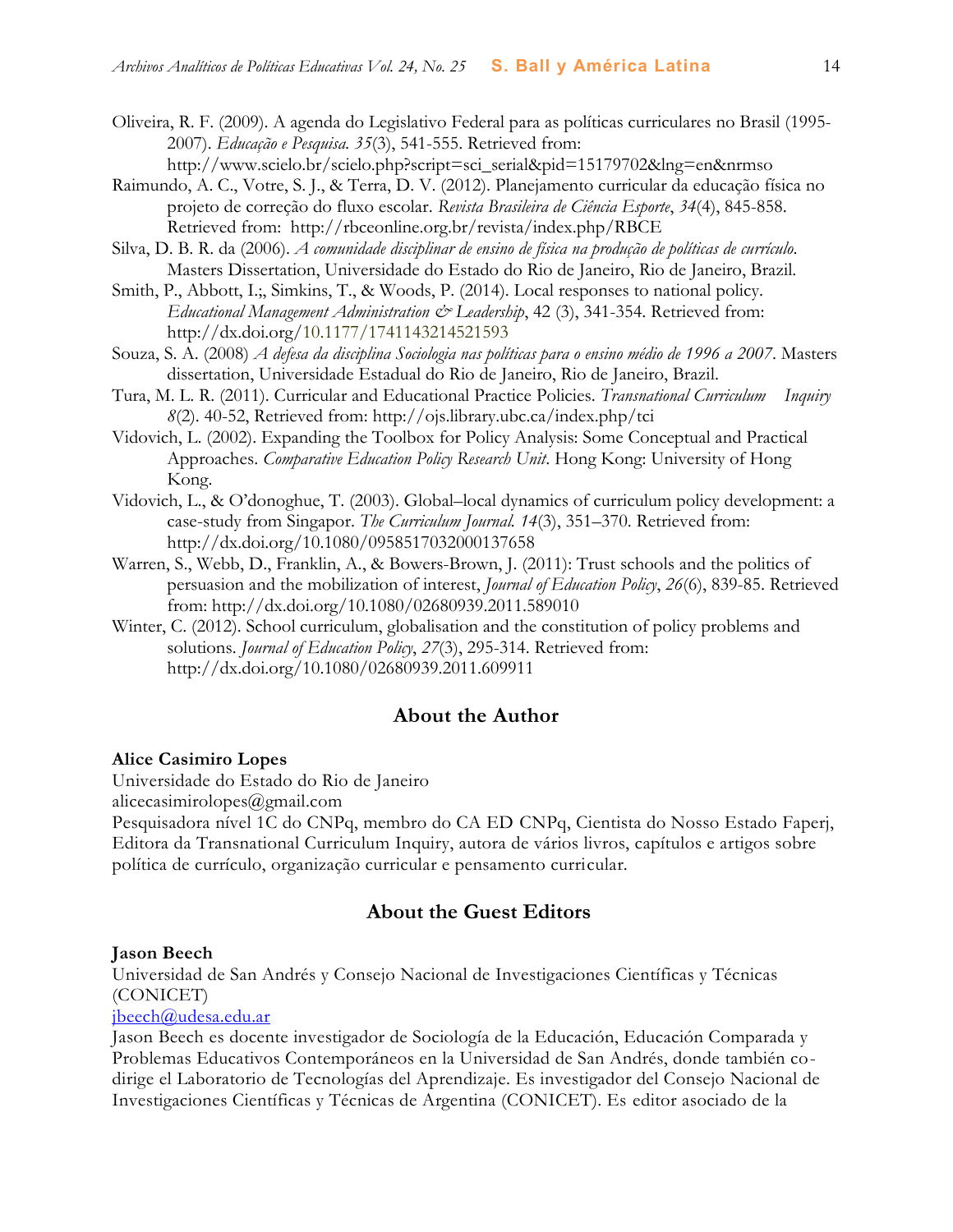Revista *Archivos Analíticos de Política Educativa* y miembro del consejo directivo de la Comparative and International Education Society (CIES) e investigador visitante del Graduate School of Education de la Universidad de Melbourne (2015). ORCID: 0000-0002-4971-7665

## **Analía Inés Meo**

Universidad de Buenos Aires (UBA) y Consejo Nacional de Investigaciones Científicas y Técnicas (CONICET)

## [analiameo@conicet.gov.ar](mailto:analiameo@conicet.gov.ar)

Analía Inés Meo es socióloga y docente de la UBA, e investigadora del CONICET con sede de trabajo en el Instituto de Investigaciones "Gino Germani" (UBA). Trabaja en el campo de sociología de la educación. Sus investigaciones examinan distintos aspectos de la producción, amplificación y mitigación de las desigualdades educativas y sociales, en particular en el nivel secundario en Argentina. Es integrante del Comité Editorial de la Revista "Argumentos. Revista de crítica social" e investigadora visitante del Departamento de Sociología de la Universidad de Warwick (Reino Unido).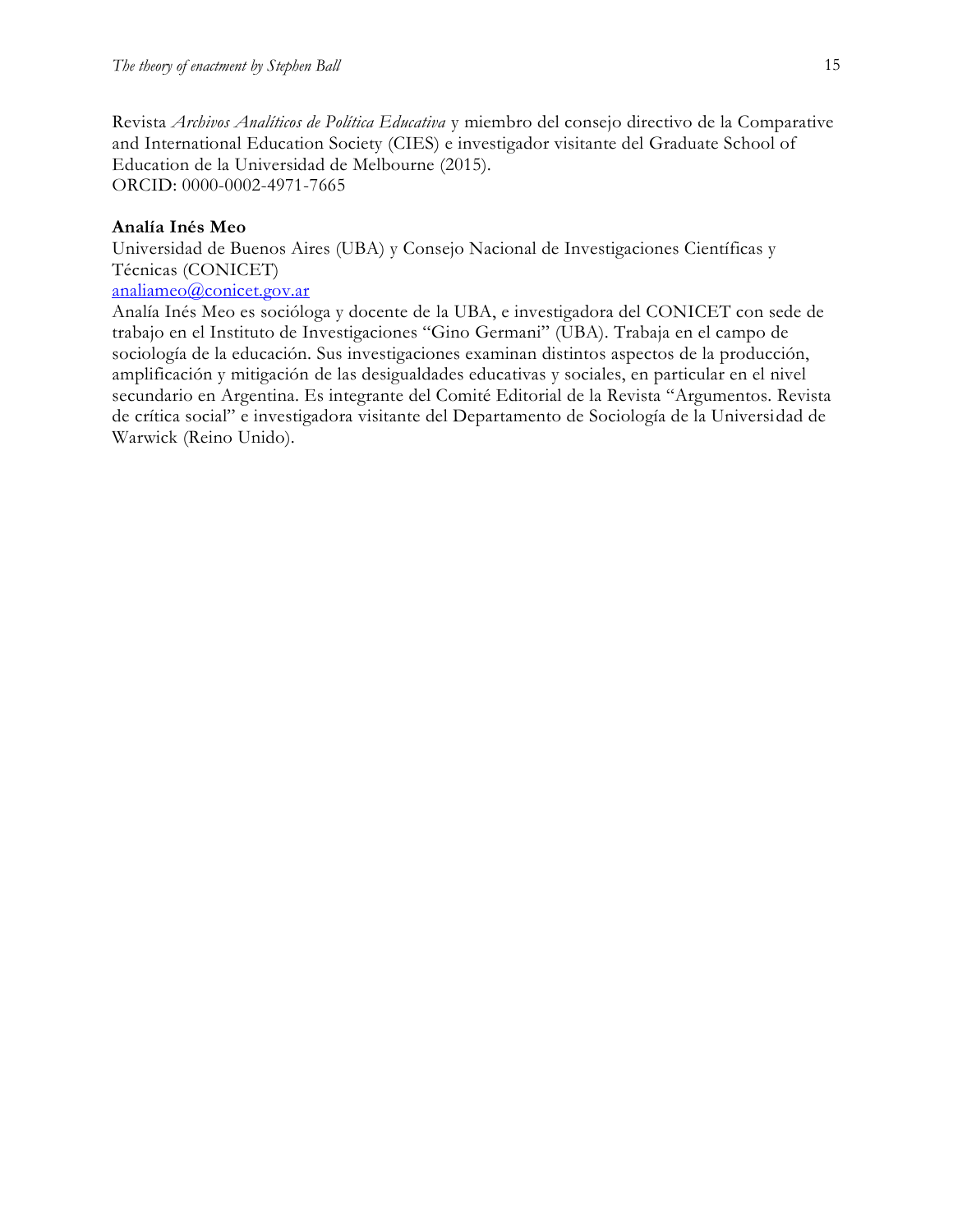# archivos analíticos de políticas educativas



Volumen 24 Número 25 29 de fevereiro 2016 ISSN 1068-2341

 $_{\rm (cc)}$ Los/as lectores/as pueden copiar, mostrar, y distribuir este articulo, siempre y cuando se de crédito y atribución al autor/es y a Archivos Analíticos de Políticas Educativas, se distribuya con propósitos no-comerciales, no se altere o transforme el trabajo original. Más detalles de la licencia de Creative Commons se encuentran en http://creativecommons.org/licenses/by-ncsa/3.0 Cualquier otro uso debe ser aprobado en conjunto por el autor/es, o AAPE/EPAA. La sección en español para Sud América de AAPE/EPAA es publicada por el *Mary Lou Fulton Teachers College, Arizona State University* y la *Universidad de San Andrés* de Argentina. *L*os artículos que aparecen en AAPE son indexados en CIRC (Clasificación Integrada de Revistas Científicas, España) DIALNET (España), [Directory of Open Access Journals,](http://www.doaj.org/) EBSCO Education Research Complete, , ERIC, Education Full Text (H.W. Wilson), QUALIS A2 (Brasil), SCImago Journal Rank; SCOPUS, SOCOLAR (China)

Contribuya con comentarios y sugerencias en [http://epaa.info/wordpress/.](http://epaa.info/wordpress/) Por errores y sugerencias contacte a Fischman@asu.edu

**Síganos en EPAA's Facebook comunidad** at<https://www.facebook.com/EPAAAAPE> y en **Twitter feed** @epaa\_aape.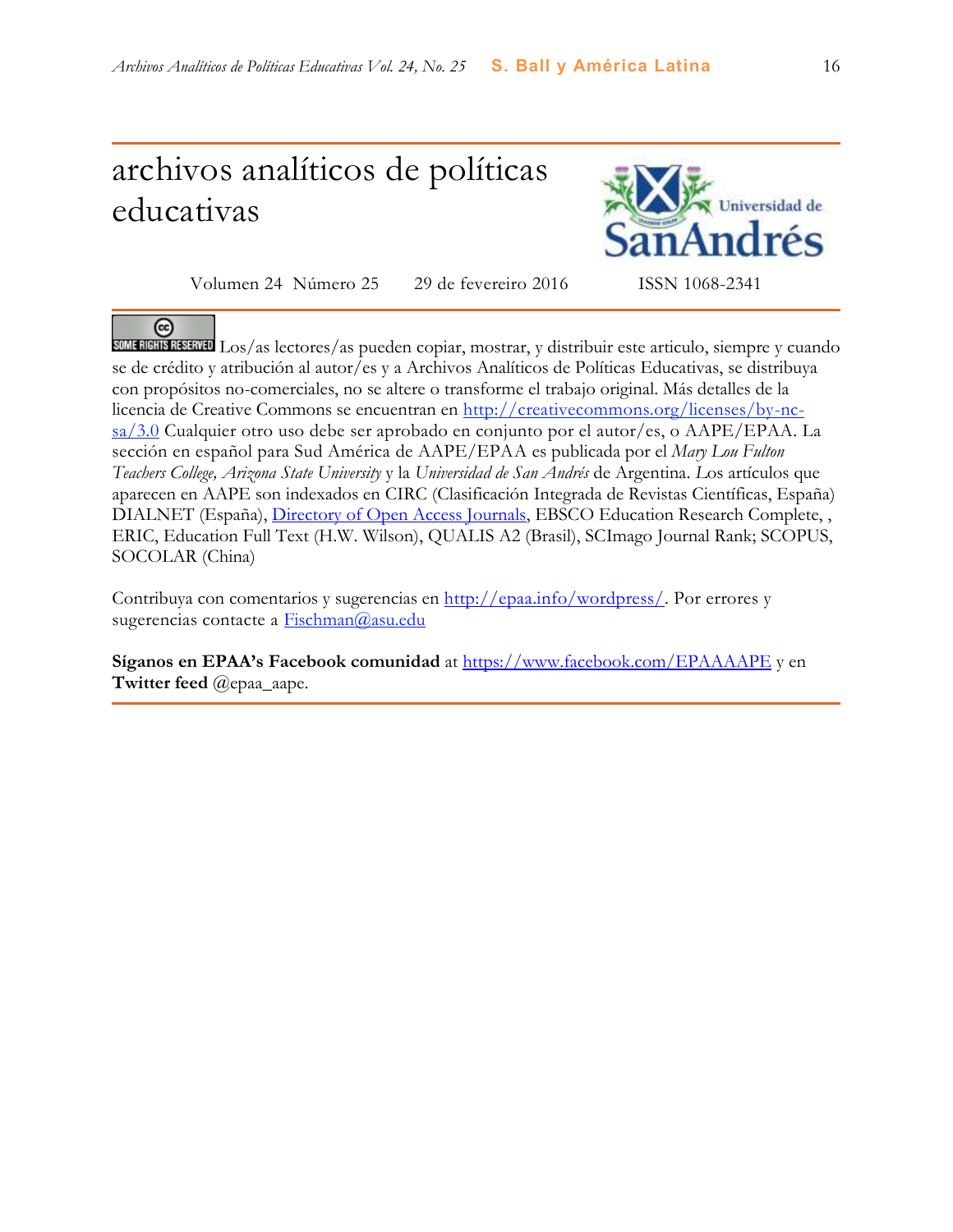## archivos analíticos de políticas educativas consejo editorial

Editor Ejecutivo: **Gustavo E. Fischman** (Arizona State University) Editores Asociados: **Armando Alcántara Santuario** (Universidad Nacional Autónoma de México), **Jason Beech**, (Universidad de San Andrés), **Antonio Luzon**, Universidad de Granada

**Claudio Almonacid** Universidad Metropolitana de Ciencias de la Educación, Chile **Miguel Ángel Arias Ortega**  Universidad Autónoma de la Ciudad de México **Xavier Besalú Costa**  Universitat de Girona, España

**[Xavier Bonal](javascript:openRTWindow() Sarro** Universidad Autónoma de Barcelona, España

**[Antonio Bolívar](javascript:openRTWindow() Boitia** Universidad de Granada, España

**[José Joaquín Brunner](javascript:openRTWindow()** Universidad Diego Portales, Chile

**[Damián Canales Sánchez](javascript:openRTWindow()** Instituto Nacional para la Evaluación de la Educación, México

## **Gabriela de la Cruz Flores**

Universidad Nacional Autónoma de México

**[Marco Antonio Delgado Fuentes](javascript:openRTWindow()** Universidad Iberoamericana, México

**[Inés Dussel](javascript:openRTWindow()**, DIE-CINVESTAV, México

**[Pedro Flores Crespo](javascript:openRTWindow()** Universidad Iberoamericana, México

#### **Ana María García de Fanelli**  Centro de Estudios de Estado y Sociedad (CEDES) CONICET, Argentina

**Juan Carlos González Faraco**  Universidad de Huelva, España

**María Clemente Linuesa**  Universidad de Salamanca, España

**Jaume Martínez Bonafé** Universitat de València, España

#### **Alejandro Márquez Jiménez**

Instituto de Investigaciones sobre la Universidad y la Educación, UNAM, México **María Guadalupe Olivier Tellez**, Universidad Pedagógica Nacional, México **[Miguel Pereyra](javascript:openRTWindow()** Universidad de Granada, España

**[Mónica Pini](javascript:openRTWindow()** Universidad Nacional de San Martín, Argentina

**Omar Orlando Pulido Chaves** Instituto para la Investigación Educativa y el Desarrollo Pedagógico (IDEP) **[José Luis Ramírez](javascript:openRTWindow() Romero** Universidad Autónoma de Sonora, México **[Paula Razquin](javascript:openRTWindow()** Universidad de San Andrés, Argentina

**José Ignacio Rivas Flores** Universidad de Málaga, España **[Miriam Rodríguez Vargas](javascript:openRTWindow()** Universidad Autónoma de Tamaulipas, México **José Gregorio Rodríguez**  Universidad Nacional de Colombia, Colombia

**[Mario Rueda Beltrán](javascript:openRTWindow()** Instituto de Investigaciones sobre la Universidad y la Educación, UNAM, México **José Luis San Fabián Maroto**  Universidad de Oviedo, España

**[Jurjo Torres Santomé](javascript:openRTWindow()**, Universidad de la Coruña, España

**[Yengny Marisol Silva Laya](javascript:openRTWindow()** Universidad Iberoamericana, México **Juan Carlos Tedesco** Universidad Nacional de San Martín, Argentina

**Ernesto Treviño Ronzón** Universidad Veracruzana, México

**[Ernesto Treviño](javascript:openRTWindow() Villarreal** Universidad Diego Portales Santiago, Chile **Antoni [Verger Planells](javascript:openRTWindow()** Universidad Autónoma de Barcelona, España **[Catalina Wainerman](javascript:openRTWindow()** Universidad de San Andrés, Argentina **Juan Carlos Yáñez Velazco** Universidad de Colima, México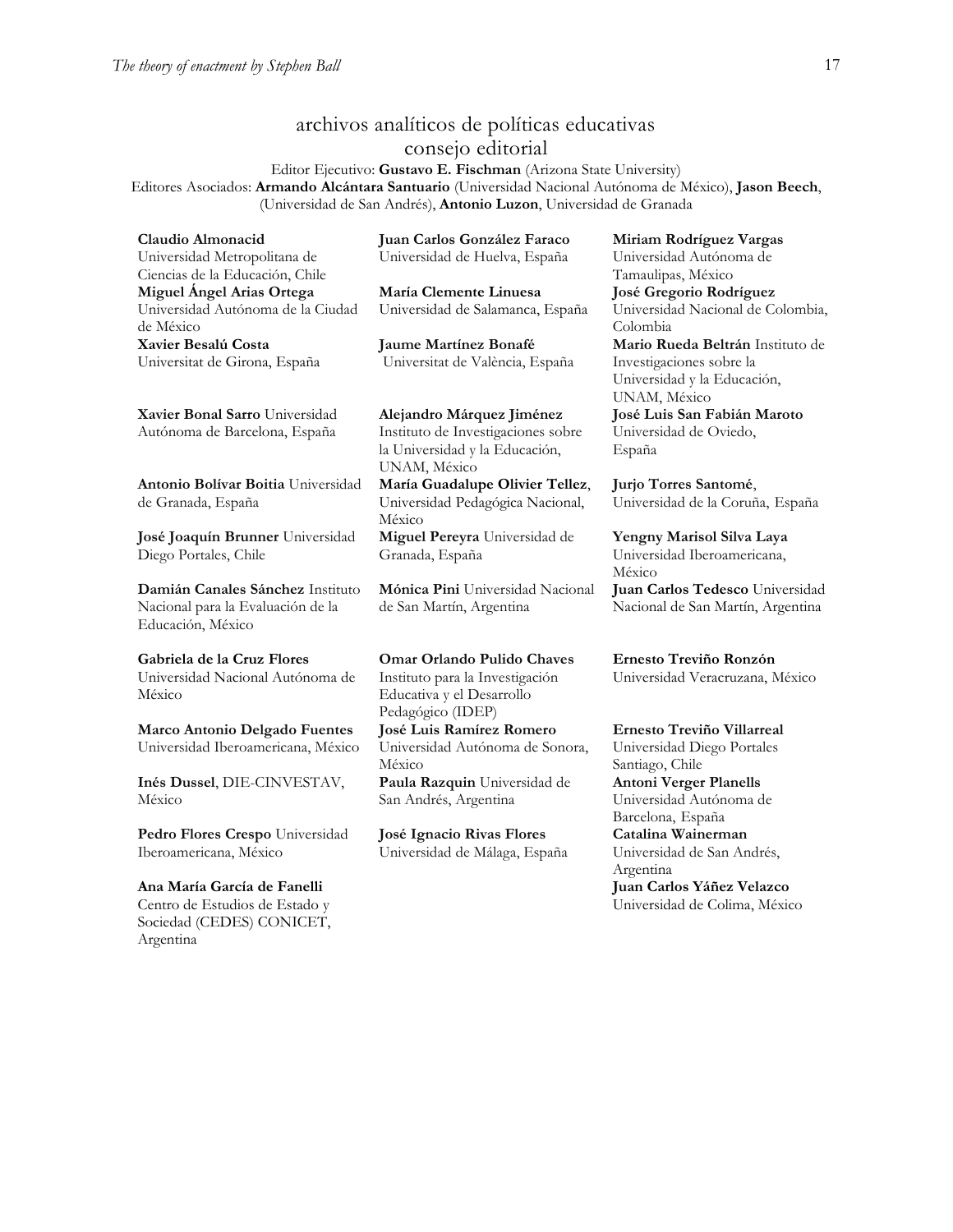# education policy analysis archives

editorial board

Lead Editor: **Audrey Amrein-Beardsley** (Arizona State University) Executive Editor: **Gustavo E. Fischman** (Arizona State University) Associate Editors: **Sherman Dorn**, **David R. Garcia**, **Oscar Jimenez-Castellanos**, **Eugene Judson**, **Jeanne M. Powers** (Arizona State University)

**Cristina Alfaro** San Diego State University

**Gary Anderson** New York University **Michael W. Apple** University of

Wisconsin, Madison **Jeff Bale** OISE, University of Toronto, Canada

**David C. Berliner** Arizona State University

**Casey Cobb** University of Connecticut

**Arnold Danzig** San Jose State University

**Linda Darling-Hammond**  Stanford University

**Elizabeth H. DeBray** University of Georgia

**Chad d'Entremont** Rennie Center for Education Research & Policy

**John Diamond** University of Wisconsin, Madison

**Matthew Di Carlo** Albert Shanker Institute

**Michael J. Dumas** University of California, Berkeley

**Kathy Escamilla** University of Colorado, Boulder

**Melissa Lynn Freeman** Adams State College

**Rachael Gabriel** University of Connecticut

**Amy Garrett Dikkers** University of North Carolina, Wilmington

**Gene V Glass** Arizona State University

**Ronald Glass** University of California, Santa Cruz

**Jacob P. K. Gross** University of Louisville

**Julian Vasquez Heilig** California State University, Sacramento **Aaron Bevanot** SUNY Albany **Kimberly Kappler Hewitt** University of North Carolina Greensboro

**Aimee Howley** Ohio University **Noah Sobe** Loyola University

**Henry Braun** Boston College **Steve Klees** University of Maryland **Nelly P. Stromquist** University of

**Jaekyung Lee S**UNY Buffalo

**Jessica Nina Lester** Indiana University

**Amanda E. Lewis** University of Illinois, Chicago

**Chad R. Lochmiller** Indiana University

**Christopher Lubienski** University of Illinois, Urbana-Champaign

**Sarah Lubienski** University of Illinois, Urbana-Champaign

**William J. Mathis** University of Colorado, Boulder

**Michele S. Moses** University of Colorado, Boulder

**Julianne Moss** Deakin University, Australia

**Sharon Nichols** University of Texas, San Antonio

**Eric Parsons** University of Missouri-Columbia

**Susan L. Robertson** Bristol University, UK

**Gloria M. Rodriguez** University of California, Davis

**R. Anthony Rolle** University of Houston

**A. G. Rud** Washington State University

**Eric M. Haas** WestEd **Patricia Sánchez** University of University of Texas, San Antonio **Janelle Scott** University of California, Berkeley **Jack Schneider** College of the Holy

Cross

Maryland

**Benjamin Superfine** University of Illinois, Chicago

**Maria Teresa Tatto**  Michigan State University

**Adai Tefera** Virginia Commonwealth University

**Tina Trujillo** University of California, Berkeley

**Federico R. Waitoller** University of Illinois, Chicago

**Larisa Warhol** University of Connecticut

**John Weathers** University of Colorado, Colorado Springs

**Kevin Welner** University of Colorado, Boulder

**Terrence G. Wiley** Center for Applied Linguistics

**John Willinsky**  Stanford University

**Jennifer R. Wolgemuth** University of South Florida

**Kyo Yamashiro** Claremont Graduate University